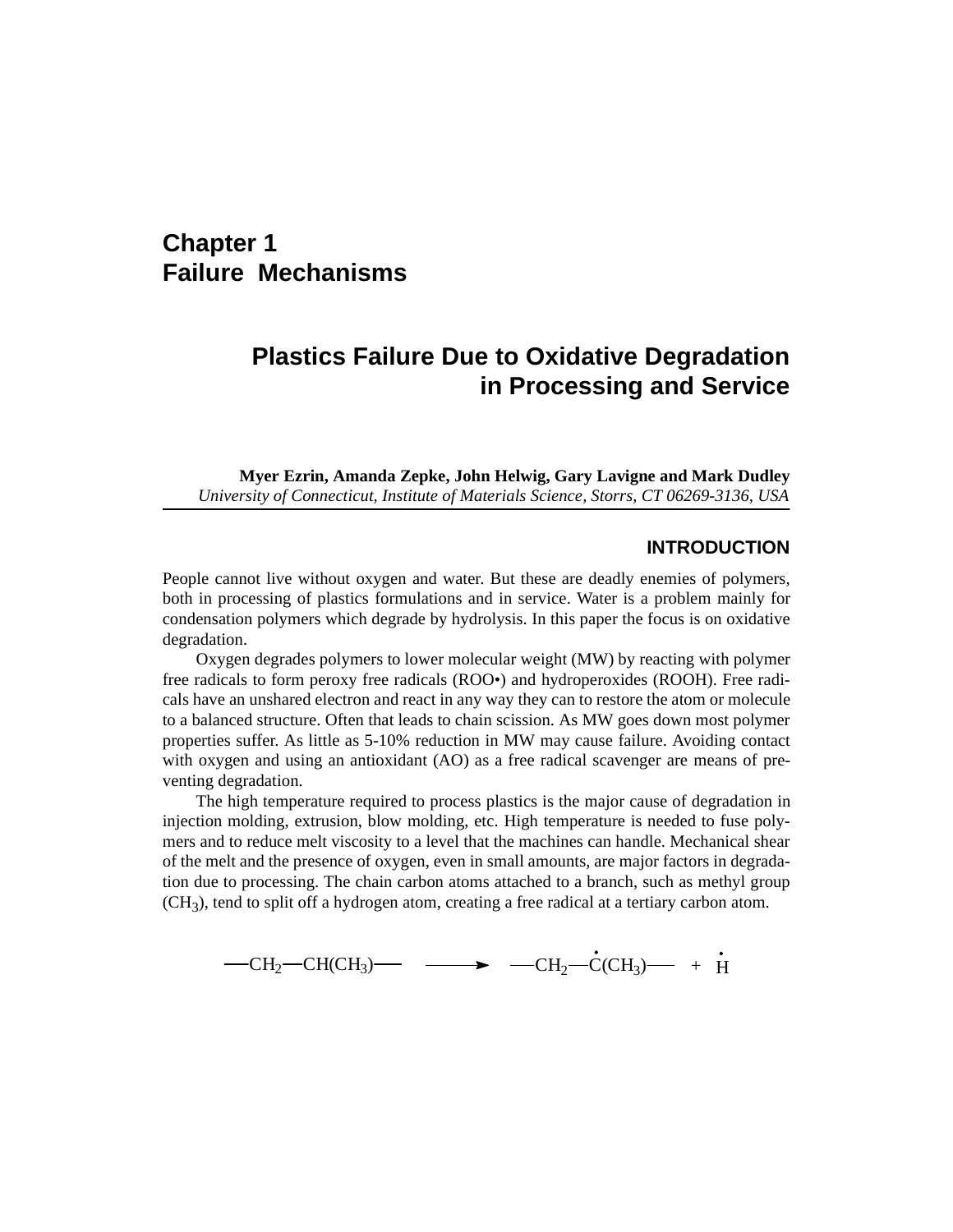Very little oxygen is needed to react with free radicals during processing. Polymer suppliers usually have very little AO in the resin as sold to processors. Unless additional AO is added, polymer is likely to degrade in process. Polyolefins, which have only carbon-carbon chain bonds (PE, PP, EP and other copolymers) are particularly susceptible to oxidative degradation, in service as well as in processing. Even if additional AO is added, severe processing conditions (high temperature, high shear, long residence time in the barrel), use of regrind, etc. may deplete most of the AO, leaving too little to withstand conditions in service.

Even in moderate service conditions, such as a PE eyewash squeeze bottle on a laboratory wall, oxidative degradation can lead to failure in long term applications. Such a PE bottle, which had been on a laboratory wall for 15-20 years, cracked when tested in a safety inspection. Here, too, additional AO is needed to survive many years of service.

A complicating factor in processing is formulations containing peroxides to crosslink the polymer. Peroxide causes crosslinking by decomposing to free radicals ( $ROOR \rightarrow 2R\dot{O}$ ). The high content of peroxy free radicals formed abruptly reacts with the polymer to cause crosslinking. These free radicals may react with the AO, leaving the system without enough AO for the polymer to survive processing and service. The AO system must be chosen accordingly.

Commonly used methods of analysis to determine if failure is due to oxidative degradation are differential scanning calorimetry (DSC) for oxidative induction time (OIT), (ASTM D3895) or oxidative induction temperature (ASTM D3350). Infrared spectroscopy (IR) may detect bound oxygen as carbonyl (C=O), which forms increasingly as AO becomes exhausted. A third method is change in MW measured as an increase in melt flow rate (MFR), (ASTM D1238). This is a very practical method because it relates directly to MW, i.e., a small reduction in MW gives a large increase in MFR. The applicable relationship is n=KM3.4. Gel permeation chromatography (GPC) is also useful for monitoring MW changes in processing or service.

The DSC methods require about an hour or less, after establishing test conditions, and are most useful for comparing materials, e.g., before and after processing, or after service. They are a practical method of determining the relative amount of AO remaining. When a sample's AO content is zero, oxidation exotherm starts very soon after oxygen is admitted into the DSC cell. Additional information on the DSC methods is given in the next section. IR is useful mainly to detect bound oxygen, which occurs when most or all of the AO has been depleted.

Examples are given below of failure due to oxidative degradation for (1) HDPE power cable jacket; (2) PE low voltage cable in a power plant control room; (3) PP rotors in a hot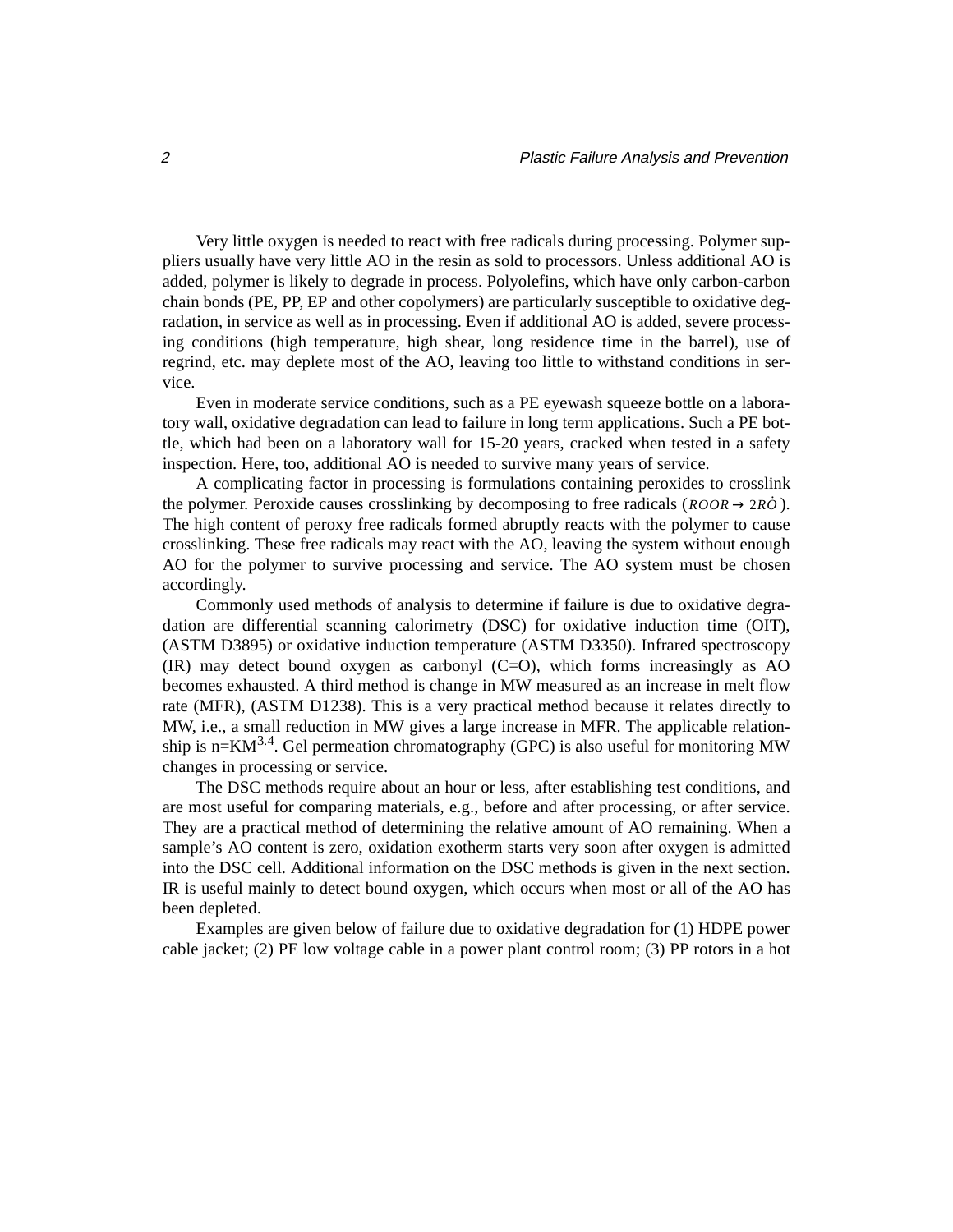water system; (4) EPDM hot water check valve; and (5) EVA (ethylene vinylacetate) hot melt adhesive degraded in a heated reservoir.

A recent case of PP failure in hot water heaters, most likely due to oxidative degradation, was reported in Consumer Reports, July 1999, p. 8. PP that replaced copper dip tubes brings cold water to the bottom of the heater. The PP has been disintegrating into small pieces and clogging pipes and other water delivery systems, and preventing normal operation of the hot water heater. Class action law suits have been filed in some states. Sixteen million heaters were made between 1993 and 1996 with PP dip tubes that may be defective.

### **EXPERIMENTAL METHODS**

## DSC - OXIDATIVE INDUCTION TIME AND OXIDATIVE INDUCTION TEMPERATURE

The OI time method requires selecting an isothermal temperature, first equilibrated in nitrogen, then changing to oxygen for the test. For PE and PP a common temperature is 200°C. The OI temperature method is much simpler, because a routine programmed temperature run is made using oxygen from the beginning. At some temperature an exotherm will be observed. OI time testing is critically dependent on selecting an appropriate isothermal temperature. Switching from nitrogen to oxygen may cause an upset in the baseline which could complicate interpretation of the result, i.e., did the exotherm start right away (zero minutes OIT) or is it at a higher value, which may be difficult to detect with some polymers.

The instrument used was a TA Instruments model 2920. The OI time method generally followed the guidelines of ASTM D3895. The isothermal temperature depends some-what on the material being tested, selected to give a time to exotherm of about 60 minutes for the most highly stabilized samples. Surface to volume ratio and sample weight affect the response to oxygen, affecting how readily and reproducibly the OI time is determined. The ASTM method calls for extrapolation of the initial part of the exotherm to the baseline (see DSC figures below). Extrapolation introduces some variability because not all samples in a group have similar exotherm slopes. A more realistic measure of OI time or OI temperature is the initial onset time or temperature (see DSC figures below). That is when the reaction with oxygen starts. Since the deflection off the baseline is often slight and gradual, a common or standard method needs to be used to detect the initial onset point because the temperature or time is not important by itself, only in comparison with similar samples with different process or service history. Uniform contact with the sample pan bottom is ideal. If OI time is required, an OI temperature run is helpful in selecting an appropriate isothermal temperature.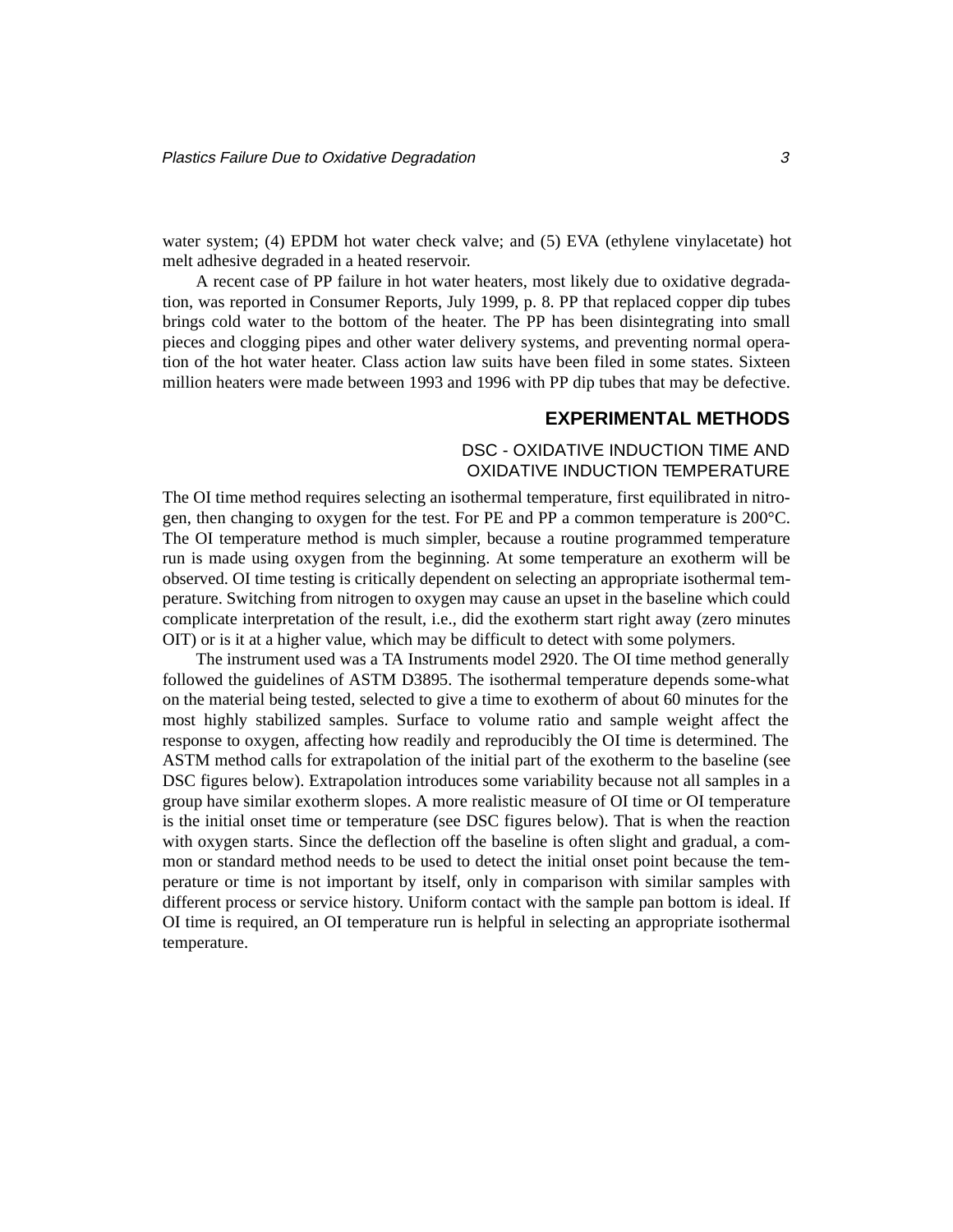## MOLECULAR WEIGHT-RELATED METHODS

## **Melt Flow Rate - ASTM D1238**

If a sample no longer has AO, some degradation may occur in the MFR test at elevated temperature. That will give a value which is the sum of the change due to the sample's pretest history and its MFR test. This effect can be judged by running the test at various heating times in the barrel before extrusion. If MFR goes up as test time increases, degradation in the test is indicated.

## **Gel Permeation Chromatography**

This method gives molecular weight distribution by passing a solution through columns of controlled pore size. The instrument used is a Waters 150C with THF solvent at 35°C and 1 ml/min. flow rate.

## INFRARED SPECTROSCOPY

A Spectratech micro IR in the reflectance mode with a germanium crystal was used with a Nicolet Magna 560 FT/IR. While special attention is paid to the carbonyl (C=O) region at 1700-1750 cm-1, the rest of the spectrum may indicate other changes due to processing or service.

## **EXPERIMENTAL RESULTS**

## HDPE POWER CABLE JACKET FRACTURE

Black HDPE jacket of a medium voltage power distribution cable experienced cracking in a certain pattern (Figure 1). The jacket was in contact with a copper foil wrap directly underneath it. Fracture occurred where the cable was wet in a manhole. Fracture lines were at the points where two layers of copper tape overlapped, putting pressure on the jacket along



Figure 1. HDPE power cable jacket fractured by oxidative degradation due to water and copper in contact with jacket. Copper below jacket shows through cracks.

these lines. Fracture did not occur where jacket was dry. OI time extrapolated value at 199°C in oxygen was six minutes in areas where the copper and jacket had been wet. Using the initial onset temperature instead of the extrapolated value, OIT was zero. That is, all AO was depleted. The role of copper is important. In the wet state some copper is converted to the ionic form. Copper ion is a catalyst for reactions which result in oxidative degradation of PE. This failure was affected strongly by the contact of PE with copper in the ionic form due to water immersion. It also illustrates that an OIT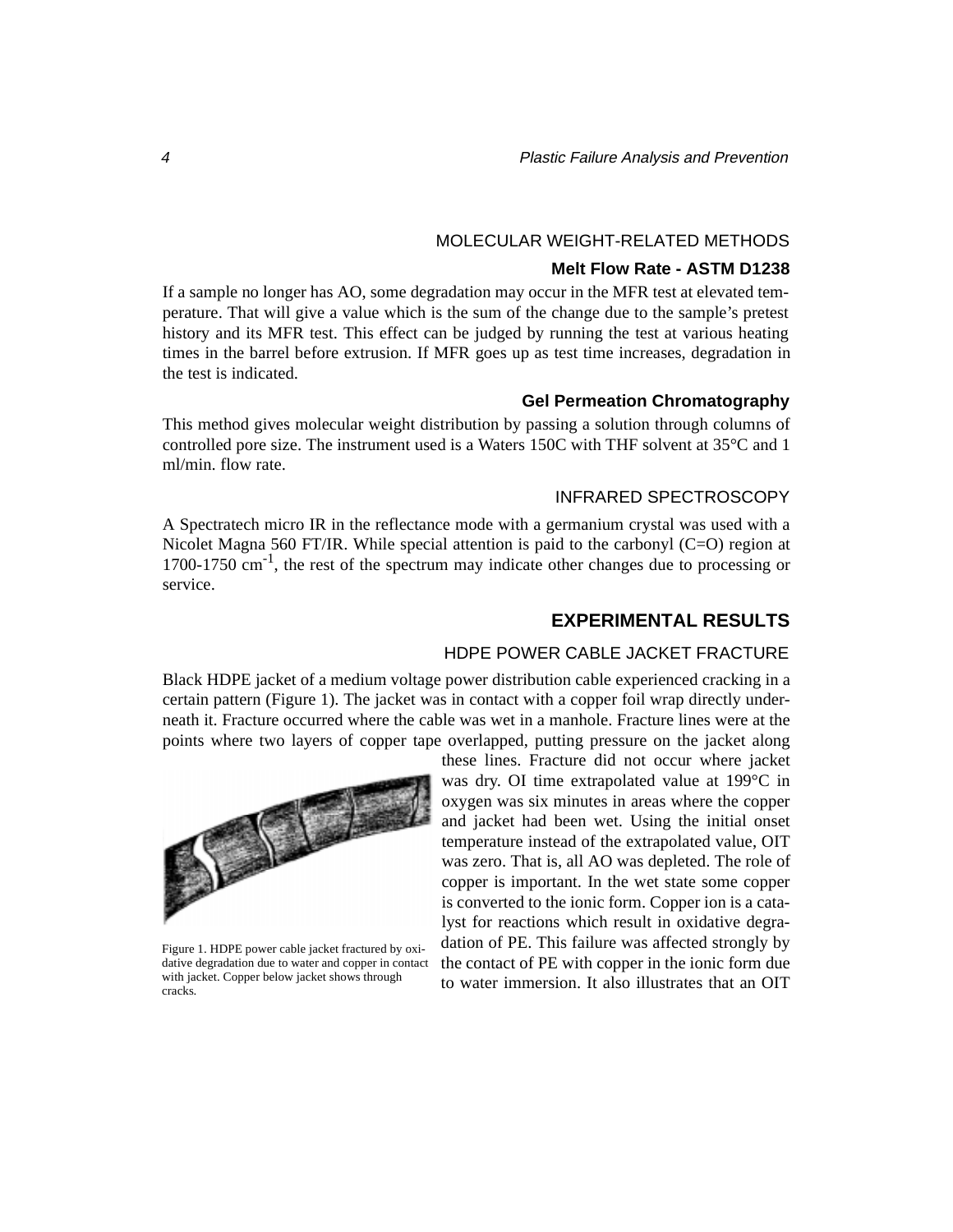

Figure 2. Unused PP rotor and closeup of a degraded fin of a used rotor.



Figure 3. DSC-01 time at 200°C of #1 unmolded PP pellets (>50 min.); #2 unused molded rotor (4 min.); #3 rotor degraded in service (1 min.).

value of six minutes by extrapolation is really a value of zero at onset of the exotherm, for all practical purposes. The curvature of the cable meant that bending stress was also a factor in the jacket failure.

#### 3.2 PE INSULATION IN A POWER PLANT CONTROL ROOM

Sections of 1/8" diameter PE insulation cracked, threatening the safety system of which the fractured PE was a part. Failure occurred in about 10 years particularly where wiring was near fluorescent lighting. At such locations OIT values were very low or zero minutes. In the worst cases of embrittlement, IR revealed carbonyl bond oxygen (C=O). Fluorescent lighting appears to have enough ultraviolet radiation to accelerate oxidative degradation. Areas well away from fluorescent lighting were relatively undegraded.

### PP ROTORS IN A HOT WATER SYSTEM

In this case pellets, as-molded rotors, and degraded rotors were available to track the OIT values from "cradle to grave." Degraded rotors in service for about a year experienced substantial degradation under service conditions of hot water, steam and air. Figure 2 shows a complete unused rotor, which measures about 2" in diameter. The photo includes a closeup of the degraded end of a fin of a used rotor. Figure 3 is the DSC-OIT thermogram of pellets, unused rotor as molded and a rotor degraded in service. Isothermal DSC temperature was 200°C. The OI time for pellets was >50 minutes; for as-molded rotors, time was 4 minutes; and degraded rotor was 1 minute. Time to purge the DSC cell with oxygen following equilibration in nitrogen was about 1 minute, so that the OI time of degraded rotor was practically zero.

The pellets were well stabilized (OIT >50 min.), so that an OIT value of 4 minutes for molded rotor indicates that most of the AO was consumed in processing. The type of service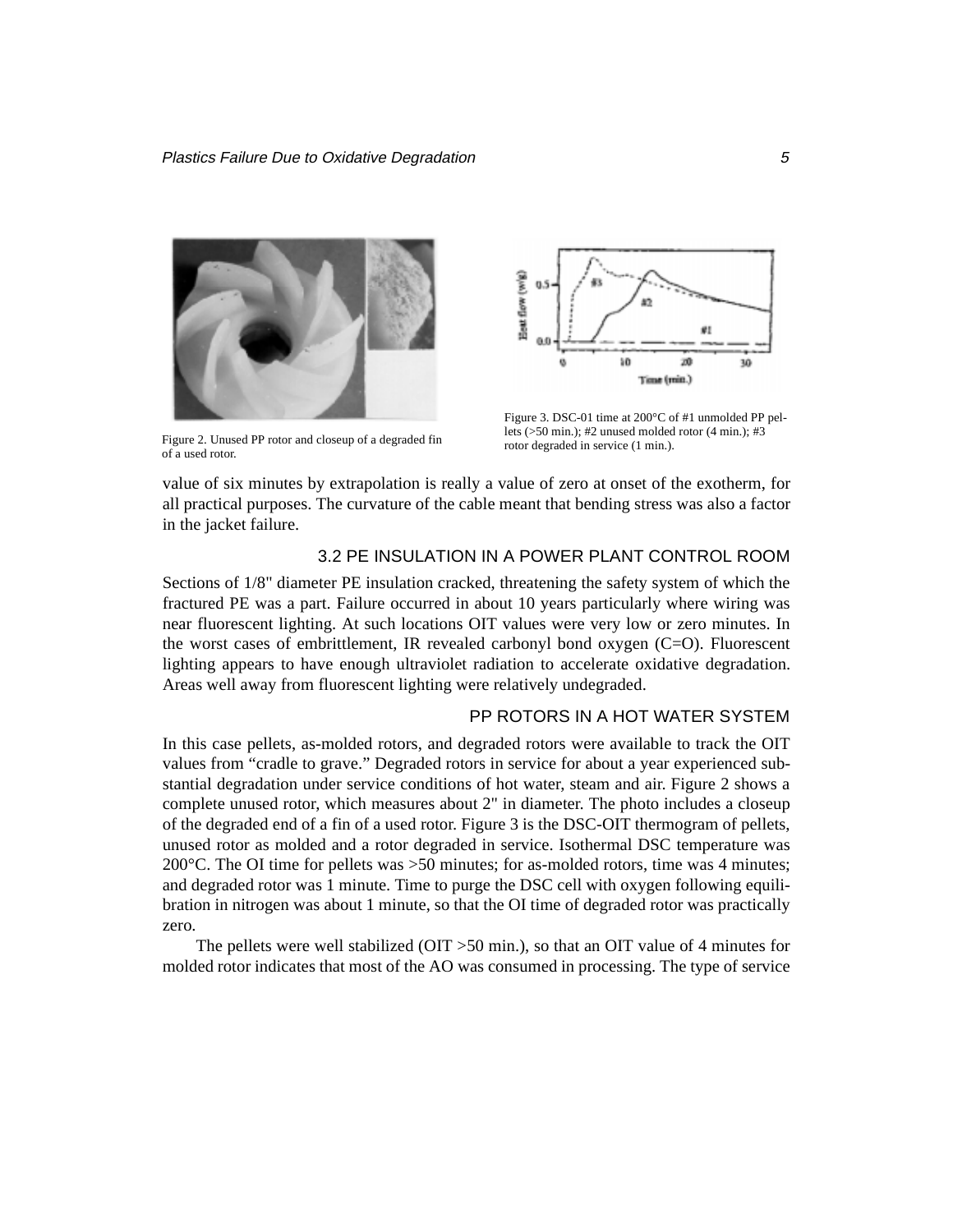

Figure 4. EPDM hot water check valve molded on metal support. Surface is degraded and uneven; metal spring in center has broken through the degraded EPDM. Overall diameter is approx. 5/8 inch (20 mm).



Figure 5. DSC-OI time at 210°C of EPDM valve - #1 failed in service (0 min.); #2 unused valve (0 min.); #3 a different EPDM that did not fail in service (>50 min.).

(hot water, air) readily consumed the remaining AO leaving the rotors very susceptible to degradation in service. It is possible that a different AO system might have provided better protection in processing and service.

### EPDM EMBRITTLED IN HOT WATER CHECK VALVE

The part resembles a small mushroom with the EPDM covering a metal support (Figure 4). In the figure, the EPDM over the metal part in the center has fractured and been lost, leaving the metal exposed. A spring-loaded metal part in the center controls the valve. Failure in service was due to development of roughness of the EPDM surface and to the metal part breaking through the EPDM. OI time was performed at 210°C for valve material failed in service  $(\#1)$ , prior to service  $(\#2)$ , and for a different unused EPDM valve that had not failed in service  $(\#3)$ . Figure 5 shows that sample  $\#3$  had OIT of  $>50$  minutes. The other two, made with a different EPDM formulation than #3, had OIT of zero.

OI temperature runs were made to see how the exotherm onset temperatures would compare to the OI times at 210°C. Figure 6 gives OI temperature runs for samples 1, 2 and 3. Representative initial onset and extrapolated values are indicated. Each test was done in duplicate, with remarkably good reproducibility. The greatest uncertainty is in the initial onset temperature for the good EPDM that did not fail (#3). The curve slopes up much more gradually than for #1 and #2. The OIT values are given in Table 1 for the initial onset and extrapolated values. They differentiate between #1 and #2, while OI time at  $210^{\circ}$ C gave values of zero for both. OI time tests at lower isothermal temperatures also gave very low values for #1 and #2. Thus OI temperature provided useful information more readily than OI time did, or would have required considerable effort to select the optimum temperature.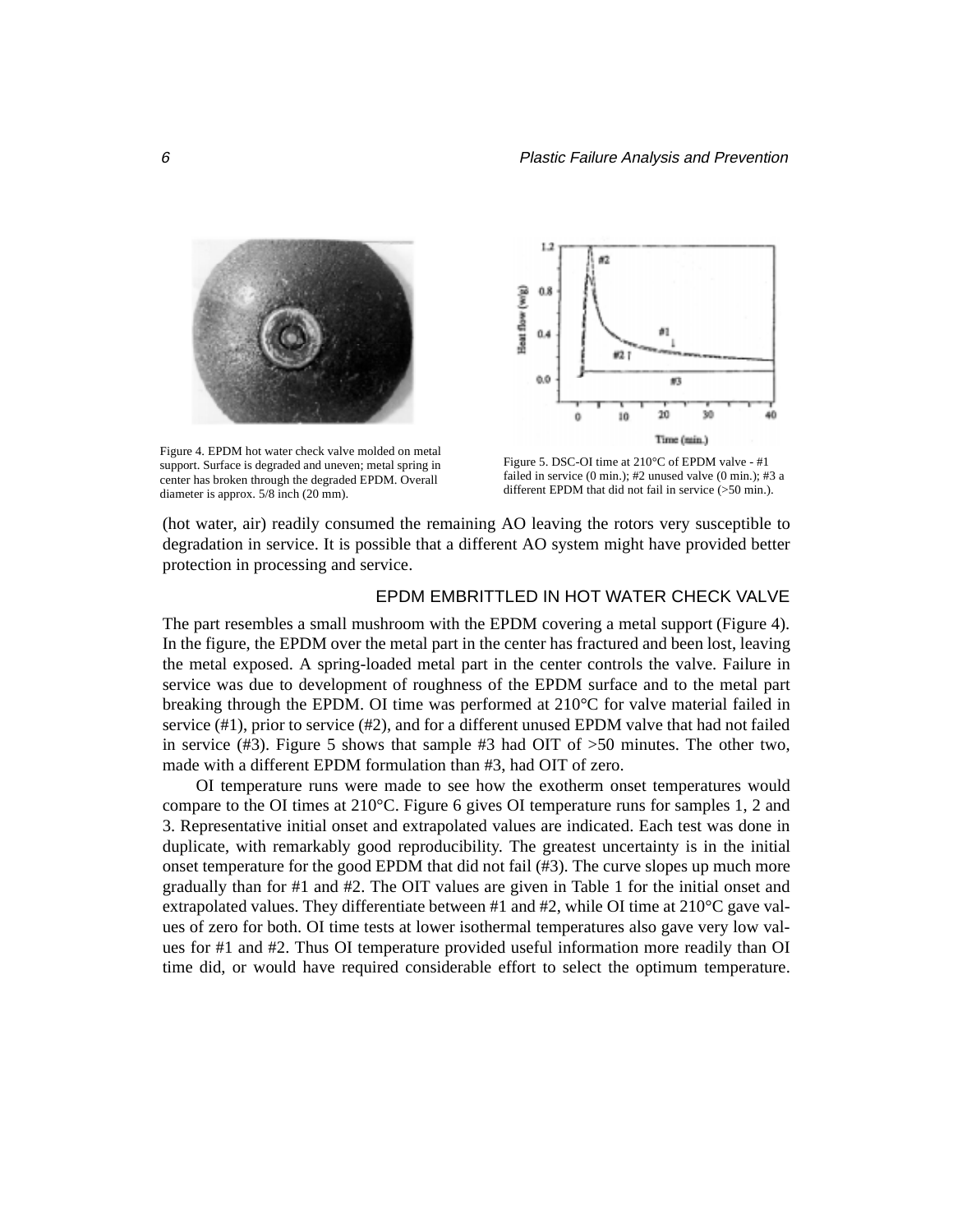

Figure 6. DSC-OI temperature of same samples as in Figure 5 - see Table 1 for initial onset and extrapolated OI temperatures. Values are shown for #1. 123° initial onset and 147° extrapolated.



Figure 7. Micro IR reflectance spectra of EPDM valve - #1 degraded outer surface - bound oxygen at 1500-1800  $cm<sup>-1</sup>$  not present below surface; #2 inner bulk below degraded outer surface.

| Sample              | OIT, <sup>o</sup> C  |                     |  |
|---------------------|----------------------|---------------------|--|
|                     | <b>Initial onset</b> | <b>Extrapolated</b> |  |
| #1 - failed in      | 122, 124             | 146, 147            |  |
| service             | avg. 123             | 147                 |  |
| $#2$ - same as $#1$ | 160, 159             | 175, 174            |  |
| - unused            | avg. 160             | 175                 |  |
| #3 - different      | 203, 167, 185        | 270, 270, 272       |  |
| <b>EPDM</b> unused  | avg. 185             | 271                 |  |

**Table 1. Oxidative induction temperature of EPDM**

Table 1 indicates that the AO level as molded, before service, was enough to give an OI temperature initial onset value 37°C higher than after failure in service and 28°C higher by extrapolation. By comparison to #3, an earlier formulation that never failed in service, the newer material as made is much lower, 25° by initial onset and 96° by extrapolation. Clearly, the service condition requires an AO capability like that of #3. In the manufacture of the new valve, some AO is depleted in processing, and the amount remaining is not enough to protect the material in service (failure was in three months). Another possible contributor to the problem was that EPDM was crosslinked with dicumyl peroxide. As indicated above, free radi-

cals from peroxide would have reacted with some of the AO.

Infrared spectroscopy (Figure 7) shows considerable bound oxygen in the surface of the failed material (upper curve), from 1500-1800  $\text{cm}^{-1}$ , that is absent in the inner bulk of the same failed EPDM (lower curve). These spectra indicate that the oxidative degradation is limited to a very thin surface layer. However, embrittlement at the surface causes fracture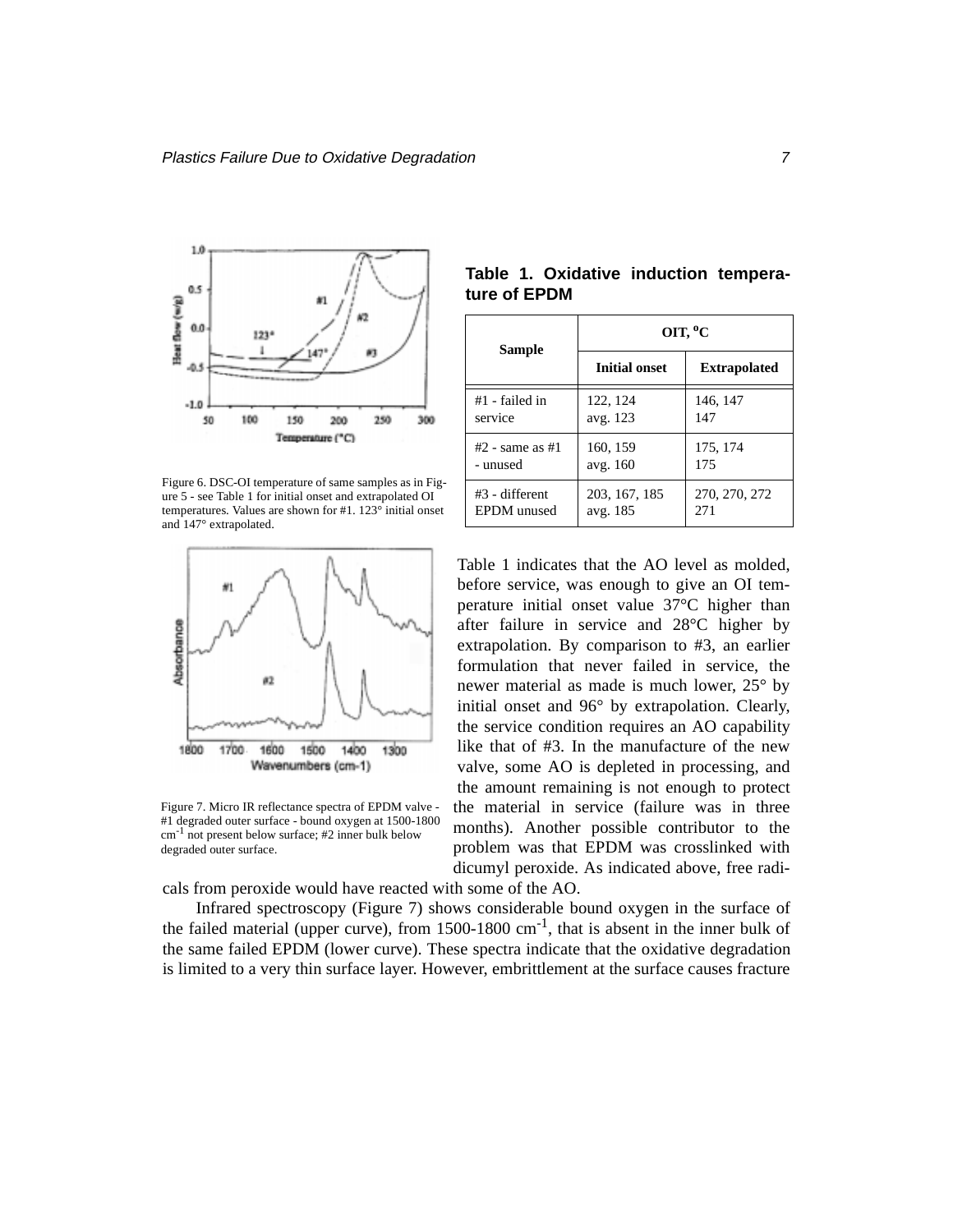

Figure 8. Micro IR reflectance spectra of EVA hot melt adhesive - #1 unfused pellets; #2 dark brown adhesive from heated reservoir.

to occur through the full thickness, following fracture initiation at the surface.

### DEGRADED HOT MELT EVA ADHESIVE

The color after being in the hot reservoir was dark brown, compared to light tan pellets before heating. EVA (ethylene vinylacetate) can degrade by deacetylation, i.e., loss of acetic acid, with formation of a C=C double bond in the chain. This is independent of oxidative degradation, which occurs because of the ethylene units in the copolymer. OI temperature was performed to see to what extent oxidation is a factor also. For pellets initial onset temperature was 164° and by extrapolation 216°C. Dark material gave corresponding values of

148° and 206°C. These differences seem small relative to the very great difference in color. GPC for molecular weight distribution gave some reduction in MW of EVA, but also a considerably smaller GPC peak for degraded material. That corresponded to material which did not dissolve in hot toluene, whereas toluene did dissolve the pellets well. Toluene solutions were injected into the THF GPC solvent. IR spectra (Figure 8) of pellets and degraded material are different in ways that are not clear. The VA content has not changed much. The large peak near  $1400 \text{ cm}^{-1}$  is gone, as well as the small one near  $900 \text{ cm}^{-1}$ . These correspond to  $CaCO<sub>3</sub>$  filler, which appears to have reacted, possibly with acetic acid from vinylacetate. In this case oxidative degradation may have been partly responsible for the severe darkening, but other factors not readily understood may have been even more responsible.

### **SUMMARY**

OI time and temperature are useful methods for deter-mining if oxidative degradation is the cause of polymer property loss due to processing and to service conditions. The methods are particularly attractive for polyolefins, which degrade to lower molecular weight oxidatively, and are very dependent on AO to minimize degradation. The OI temperature method is much simpler than OI time and in this study revealed differences between materials even better than OI time, in some cases. Together with other methods, such as GPC, melt flow rate and IR spectroscopy, failures due to oxidative and other causes of degradation can be determined. The result is a better understanding of the extent to which failure can be ascribed to processing, to service and to reactions other than oxidation.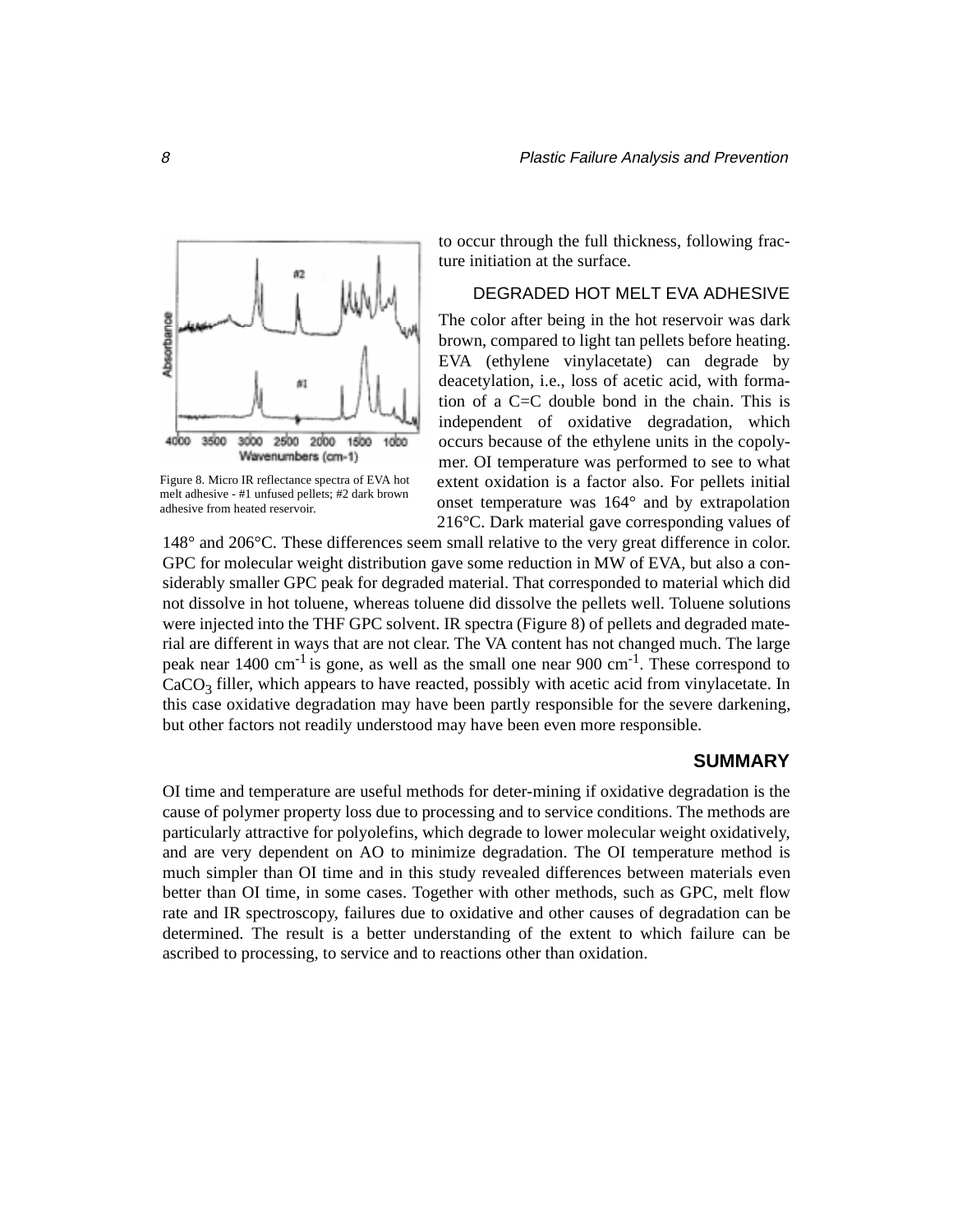# **Durability Study of Conductive Copper Traces Within Polyimide Based Substrates**

**Elena Martynenko, Wen Zhou and Alexander Chudnovsky**

*Fracture Mechanics and Materials Durability Laboratory, Civil and Materials Engineering Department, The University of Illinois at Chicago, 842 W. Taylor Street (M/C 246), Chicago, IL 60607, USA*

**Ron Li and Larry Poglitsch**

*Motorola Inc., Automotive and Industrial Electronics Group, 4000 Commercial Ave, Northbrook, IL 60062, USA*

### **INTRODUCTION**

Flexible circuits are widely used in various electronic packages. As the complexities of electronic packages grow, high reliability of assembled components is critical to maintain final product quality, especially in light of trends toward miniaturization and higher levels of integration. Electronic packages with FPC are used in every conceivable application from heart pacemakers, to automotive instrument clusters and to missile guidance systems. FPC failures may lead to serious consequences. A detailed understanding of why and how electronic packages fail greatly aids in the development of high-performance packaging with enhanced reliability. A variety of factors essential in the electrical, mechanical, and thermal design can contribute to the packaging failures. Properties of materials such as interconnection alloys, metal plating, laminates, adhesives, etc. can be a source of catastrophic failures if not properly understood and selected. Modern electronic systems in many applications experience severe vibrations and shocks. The failure appears to be due to submicroscopic cracks that grow into visible cracks and lead to a complete rupture without warning under repeated loading. Therefore, fatigue resistance is of major importance in reliability assessment of various electronic packaging.

The primary objective of this study is to determine high cycle fatigue resistance of certain flexible circuits. Various failure modes and mechanisms in electronic packages have been addressed in literature.<sup>1-3</sup> However, limited information has been presented on high cycle fatigue resistance of FPC. To the authors knowledge there was no reported study for a thermal fatigue testing of the material systems under consideration. The objective of this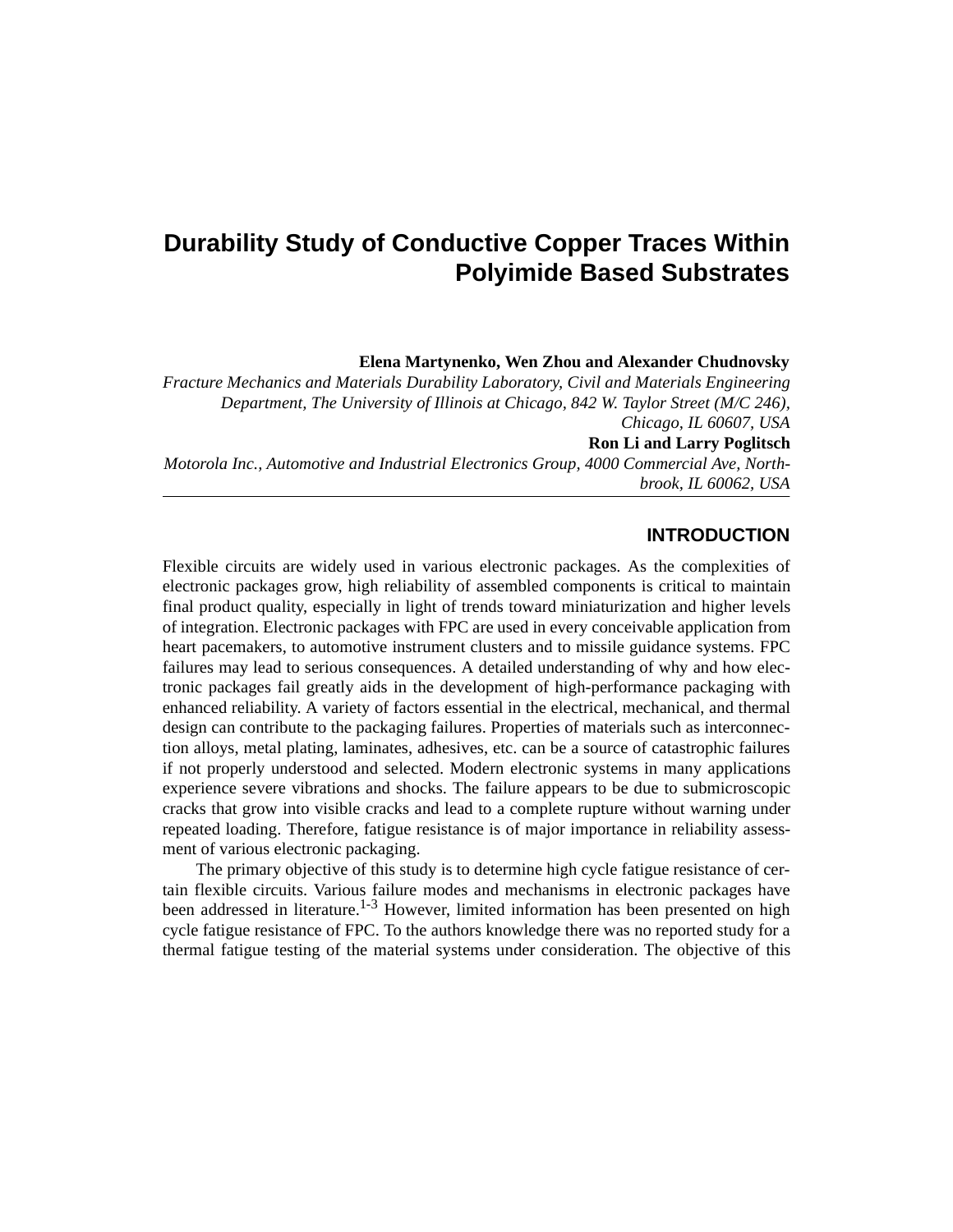study is to address the fatigue resistance as the function of temperature, displacement and frequency.

## **EXPERIMENTAL SETUP AND APPARATUS**

To perform reliable high cycle fatigue testing, precise equipment is required. Specially designed experimental setup includes a sine servo controller, electrodynamic shaker, power amplifier, continuity monitor, temperature chamber with temperature control panel and sample fixture.

The sine servo controller is designed specifically for use in controlling wide band electrodynamic vibration shakers in sinusoidal testing applications. A wide operating frequency range makes it adaptable to almost any test situation from research and calibration to production testing. A 40 (75 peak) pound force electrodynamic shaker is designed for generalpurpose vibration testing of small components and stress screening of electronic sub-assemblies. It provides a force output proportional to the input drive current from a power amplifier and consistently reproduces the waveform within the specified level and frequency bandwidth limits. The continuity monitor is a high frequency event detector that was used to determine the number of cycles to failure in each individual trace of the FPC samples.

## **MATERIALS AND EXPERIMENTAL PROCEDURES**

FPC samples have been provided by *Motorola In*c. All samples represent the single-sided conductor layer, double-access covered FPC (manufactured in accordance with IPC-FC-240 requirements) with a composite structure consisting of polyimide dielectric laminate and copper circuit traces, i.e., three layers – two dielectric layers and a single conductor. $4-7$ 

Flexible circuitry is typically a composite, of metal foil conductors, and a flexible dielectric substrate. The substrate insulates the conductors from each other and provides much of the circuit's mechanical strength. Plastic films, synthetic papers, and resin-impregnated fabrics have been used as dielectrics in flexible circuits, but polyimide and polyester films satisfy the widest spectrum of requirements.<sup>8,9</sup> The conductor material in FPC must survive processing and provide adequate electrical performance in the service environment. Conductor properties influence the flexural fatigue life of a flexible circuitry assembly. In many "static" applications, bending is limited to installation and servicing. In "dynamic" applications, the assembly is flexed or folded repeatedly during normal use. For dynamic applications, conductors should be of the minimum acceptable thickness and have high fatigue ductility. Conductors made of copper foil provide the best balance between conductivity, ease of processing, and  $cost<sup>10</sup>$ 

Three material systems *(*A, B and C) have been selected for our study. All of them consist of polymer matrix (polyimide) with embedded copper circuit traces. Dog-bone shape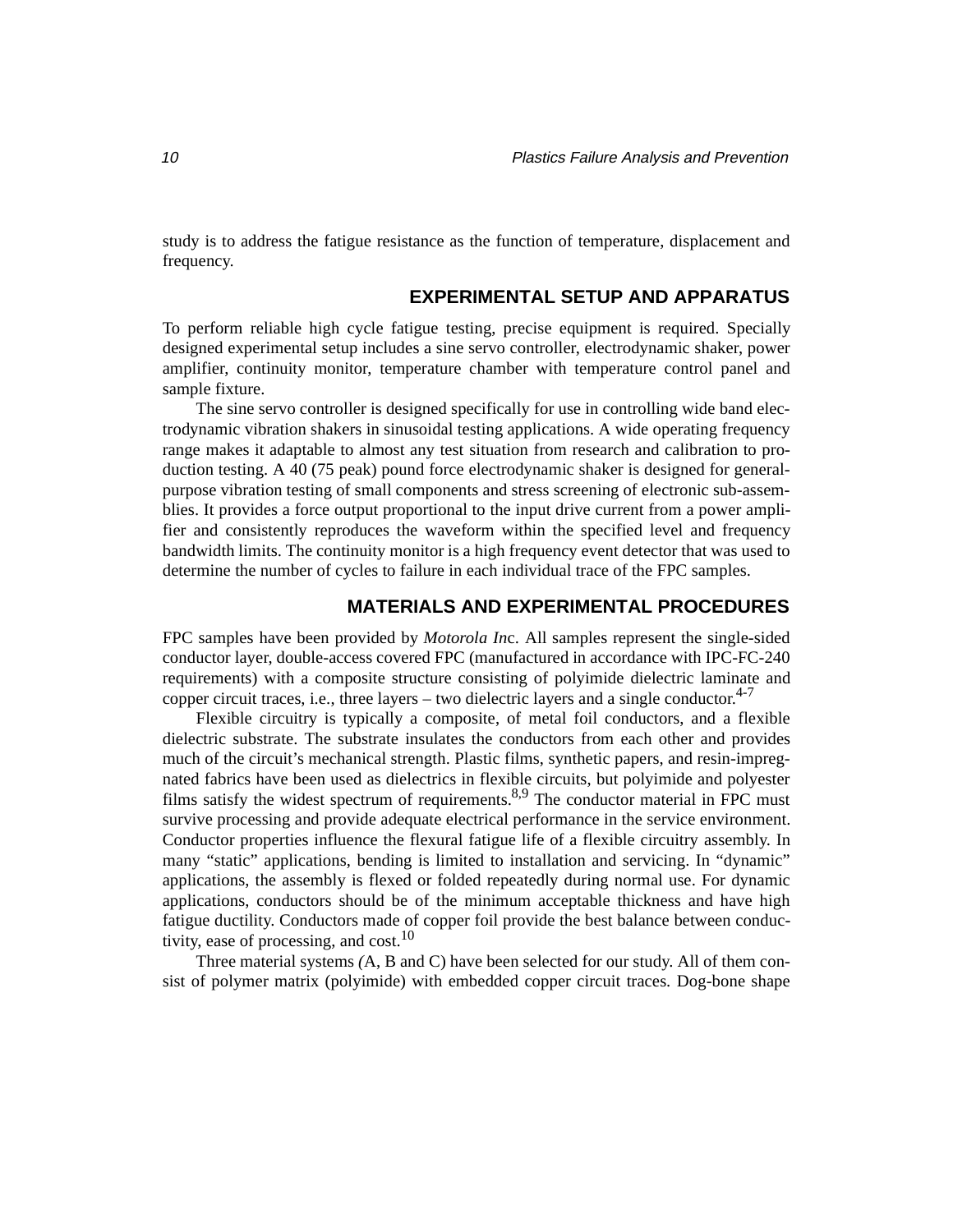samples have been prepared for fatigue studies. There are two asymmetric holes introduced for identification purpose to ensure consistent orientation. Sample thickness is 0.15 mm. Overall 16 samples of material system *A* have been tested. For each test condition at least 2 but in most cases 3 samples have been tested. This results in 16 to 24 data points for each loading condition.

To assure proper sample alignment during installation and testing, required bending as well as precise bonding at the selected domains special sample placement fixture has been designed. The 3M Com. adhesive film is used for bonding purposes. In our study flexes are bonded to the sample fixture via this pressure sensitive adhesive (PSA) film. Symmetrical bending is assured by bonding of the flexes to the fixture in specified domains. Specimen installation on the electrodynamic shaker is a complex procedure requiring special alignment steps and proper connection to continuity monitor.



Figure 1. General schematic of load-transmitting support.

Displacement is transmitted through a vertical rod connected to the electrodynamic shaker. Displacement range is continuously detected by a sine servo controller and automatically adjusted via power amplifier according to the feedback reading of the accelerometer attached to the electrodynamic shaker. This experimental setup guarantees precise reading of displacement and acceleration ranges selected for testing conditions. General schematic of load-transmitting principle is shown in Figure 1.

A temperature chamber has been employed to perform thermal fatigue testing with precisely controlled temperature gradient. The following setup has been used on sine servo controller: output - manual; sweep – manual, continuous.

Temperature in the range of 100±5°C has been selected for thermal fatigue studies. Frequencies of 60 Hz and 100 Hz have been selected for our study and displacement range from 1.27 mm to 3.81 mm has been utilized.

Initial and final count settings of the continuity monitor have been recorded for all eight traces in each sample and fatigue lifetime has been calculated based on those records. Each sample failure has been followed by a microscopical analysis via an optical microscope attached to a computerized image analyzing system. Digitized images of fracture surfaces of FPC circuit traces are provided in this study. Scanning Electron Microscopy (SEM) has been used in the analysis of failure modes of copper traces. Detailed fracture analysis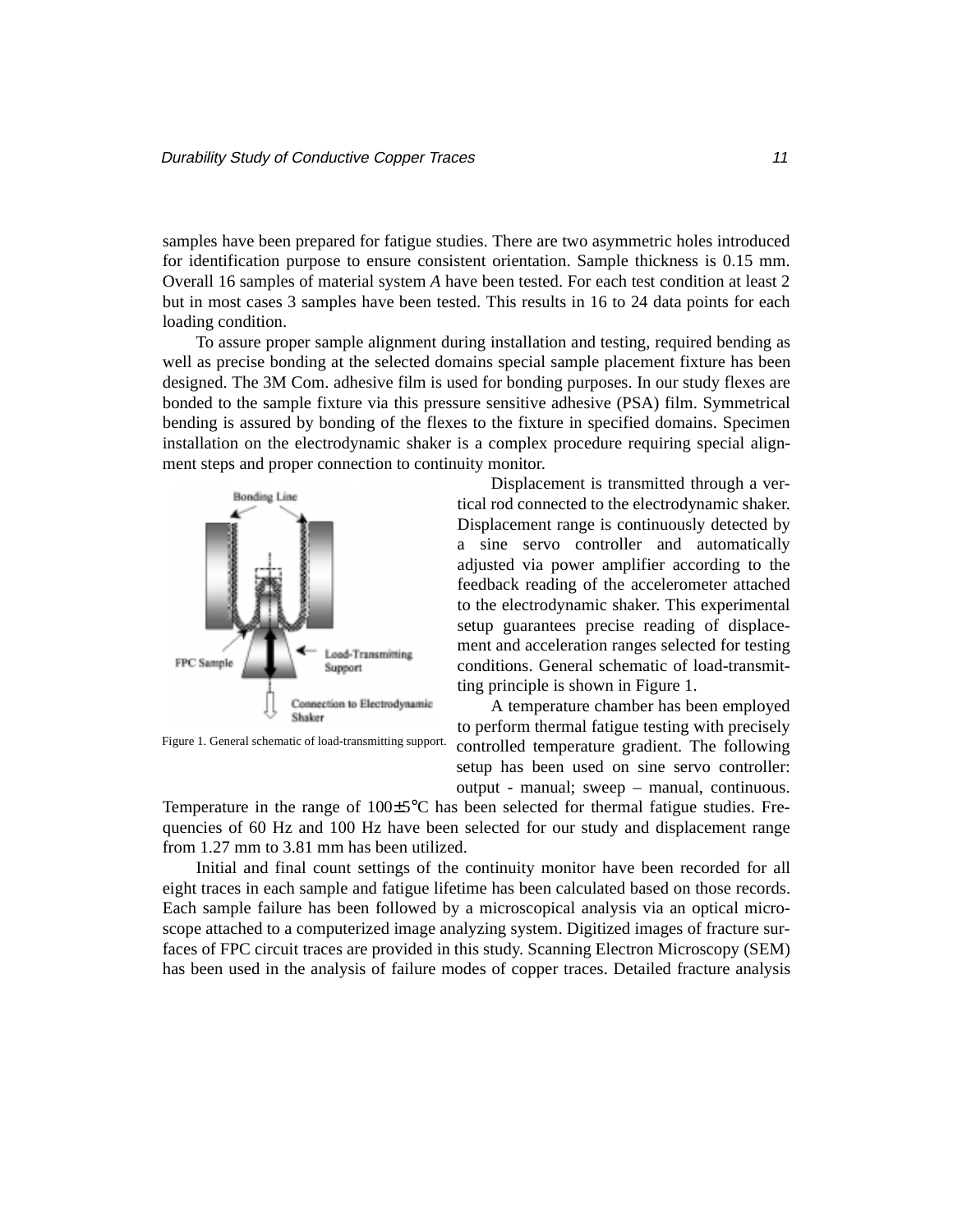has been performed and failure modes have been established for each material system under investigation.



Figure 2. S-N (D-N) diagram for material system A.

### **RESULTS AND DISCUSSIONS**

Generally, the fatigue life is determined as the number of fatigue cycles required to produce a failure at a given stress level or under a given test conditions. In this study fatigue performance of certain material systems has been analyzed based on fatigue lifetime comparative analysis in addition to fracture analysis. High cycle fatigue testing has been performed under room (23 °C) and elevated (100 °C) temperatures. Two frequency "windows" have been selected: 60 Hz and 100 Hz. The following acceleration values have been selected 15 g, 23 g and 30 g. They are related to the follow-

ing displacement values: 1.27, 1.78, 2.79 and 3.81 mm depending on frequency. Fatigue resistance of chosen material systems has been analyzed as a function of tem-

perature and frequency. The fatigue data for this system are reflected in Figure 2 where the number of cycles is given versus displacement, which can be directly related to stresses. Three data points are given for each displacement/loading condition: minimum, maximum and average. These data represent the average values of fatigue performance of particular traces of various samples tested under the same conditions. This representation provides the scatter of fatigue resistance of different traces subjected to the same testing conditions. As can be seen, higher displacements (stresses) significantly reduce fatigue lifetime of selected material system under room temperature. Similar trend is observed for elevated temperature  $(100^{\circ}C).$ 

Frequency effect can not be explicitly formulated in this study. However it is implicit in displacement effect, which corresponds to a particular acceleration under certain frequency.

To convert obtained data into conventional *S-N* curves, the Finite Element Analysis (FEA) has been performed. Dynamic stresses have been calculated based on FEA model. Shell elements with plasticity capability are used to simulate the flexible substrate. The bending profile of the substrate is measured from actual bending results. The flexible substrate is bonded to a rigid plate through pressure sensitive adhesive (PSA). The two rigid plates are fixed. The thin substrate is subject to displacement load along its symmetric plane. The finite element model is shown in Figure 3.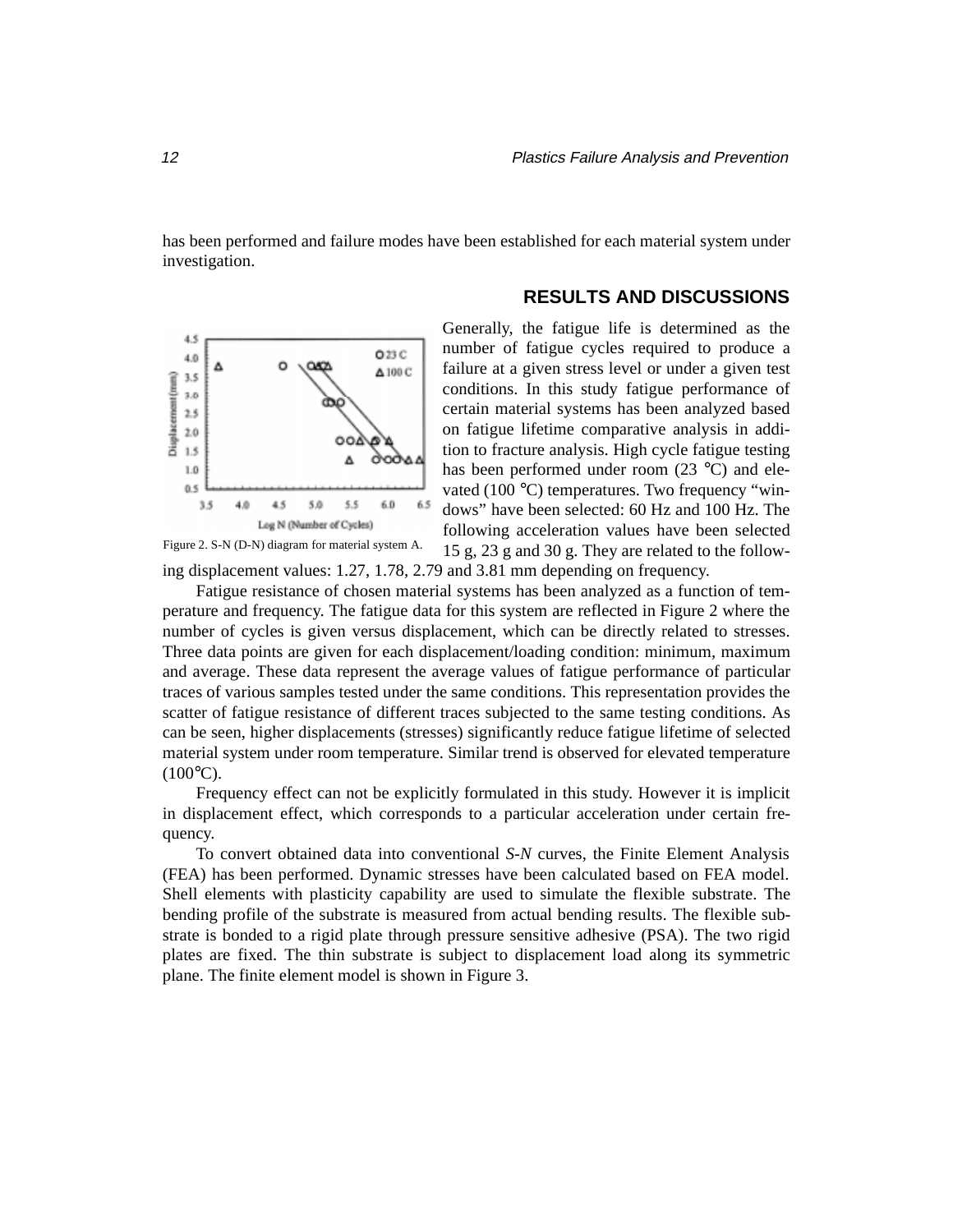



Figure 5. The FEA data: tensile stress versus displacement.



Figure 3. The Finite Element Analysis (FEA) model. Figure 4. The FEA data: tensile strain versus displacement.



Figure 6. S-N diagram for material system A constructed based on experimental and FEA data.

The actual construction of the flexible substrate consists of several components, and the FEA model is simplified. The substrate is represented by a thin layer of equivalent thickness and effective material property. The mechanical behavior of the flexible substrates is studied in a separate publication [11]. The stress-strain curves measured at various temperatures can be found in that reference.

Shown in Figure 4 and Figure 5 are the numerical results from FEA. They present tensile strain and tensile stress as a function of displacement load, respectively. Both graphs indicate nonlinearity as displacement increases. These results have been used to generate the conventional *S-N* fatigue curves. Figure 6 provides the typical *S-N* curve for a material system A, on the basis of experimental data and FEA results. As described above, three data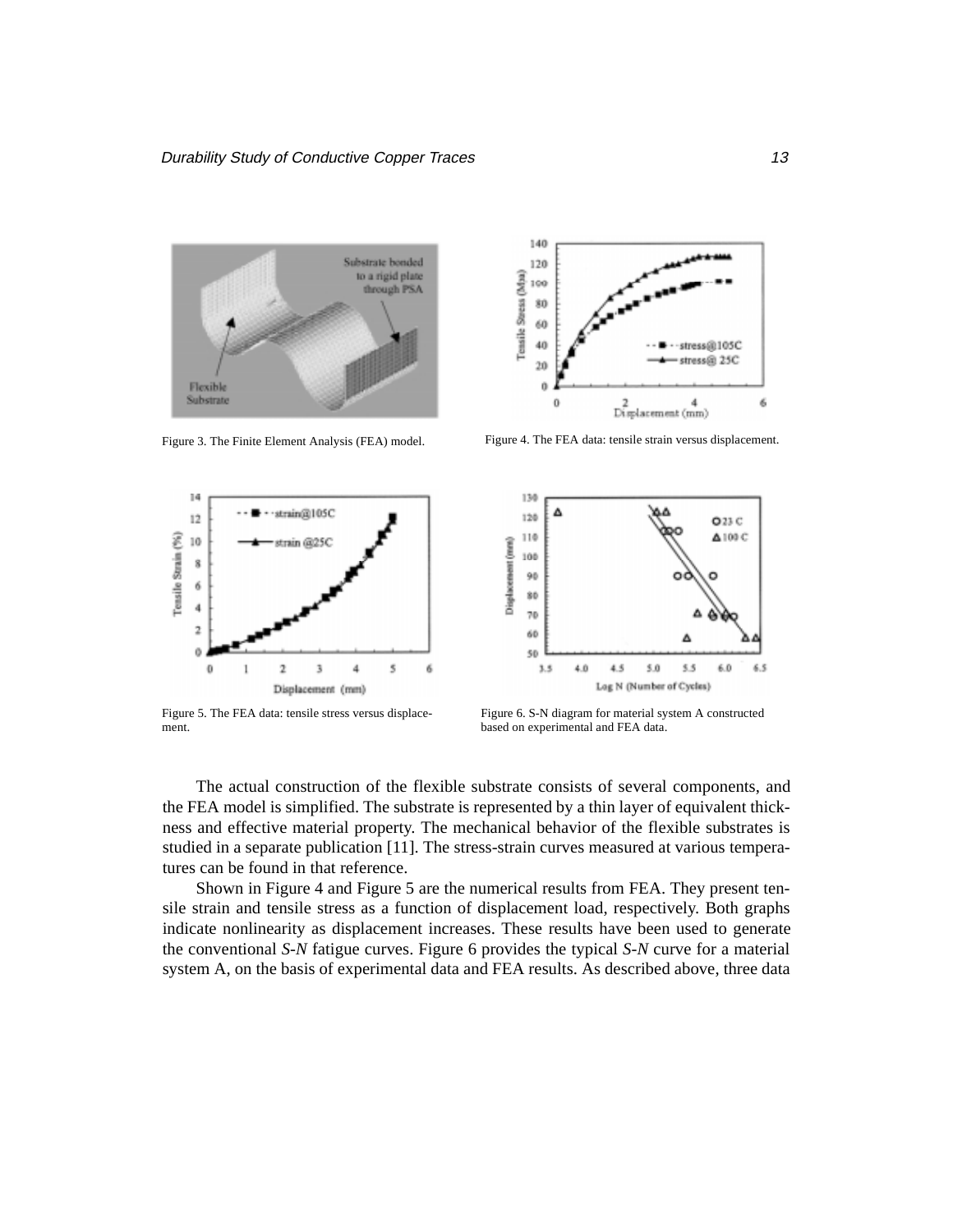

Figure 7. Digital image of fracture surface of material system A under ambient temperature  $(23^{\circ}C)$ .



Figure 8. Digital image of fracture surface of material system A under elevated temperature  $(100^{\circ}C)$ .

points (minimum, maximum and average fatigue lifetime) are given for each loading condition to reflect the scatter of fatigue performance of various traces subjected to the same testing conditions. Clear decline in the fatigue performance of this material system is observed with the increase of stresses. It is worthy noting that the fatigue data obtained in this work results from a non-zero mean process. The non-zero stresses are induced by the substrate forming. Analysis of the effect of mean stress is to be reported elsewhere.

In contrast with to our expectations, the higher temperature increases fatigue lifetime of material system A. This is clearly seen in Figure 2. It may be related to the softening mechanisms within the polymer matrix caused by elevated temperatures, which increase adhesiveness of circuit traces, slows down brittle failure process and increases fatigue lifetime. Final comparative analysis of all three material systems is unfinished at the present.

Finite Element Analysis showed that within the applied loading range, the temperature effect on stress is significant while it is negligible for strain. For a displacement controlled failure process, rising temperature is likely to delay the failure time.

Fracture analysis reveals the potential causes of the effect via direct observation of the failure modes. Figure 7 is the image of fracture surface in material system *A* under room temperature. Well-developed and aligned across the width cracks can be seen on the bonding line of the sample setup. Optical microscopy of various samples confirmed the fact that all the cracks were initiated within the copper circuit traces. However, it had been found that in few cases crack occurred along the metal/polymer interface. Simultaneous single cracks could be observed in various traces without interconnection at the initial stages. However, on the final stages of failure process they are all connected with each other through the polymer matrix. Temperature affects the failure mechanism in this particular material structure. Figure 8 presents the fracture surface of copper circuit traces (system A) under elevated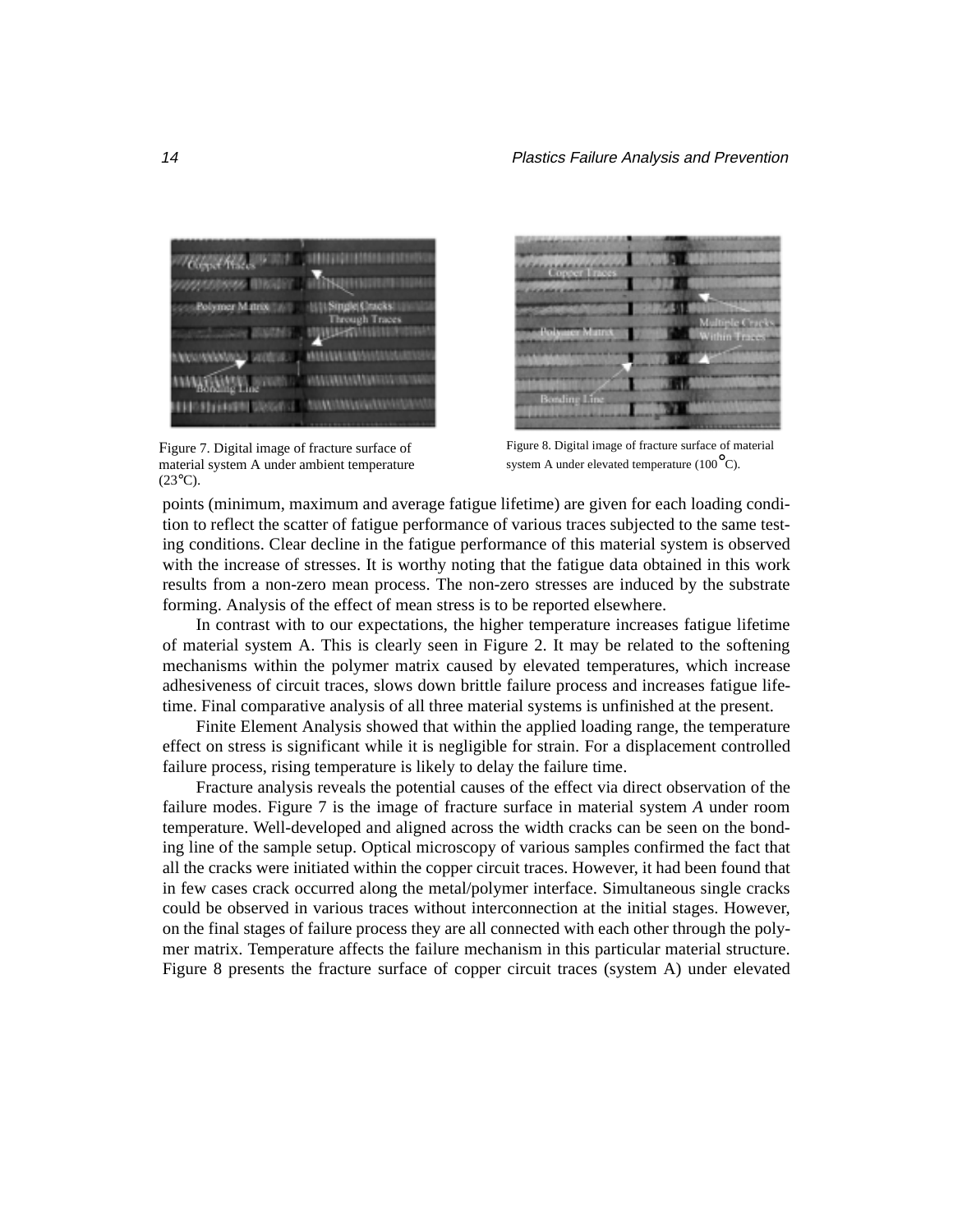temperature (100°C). An array of multiple cracks within the same copper trace could be observed. It can be attributed to softer polymer matrixes or adhesives due to higher temperature, which reduce "rigid" movements of the flex and diminish to some extent brittle crack initiation within the copper traces. Therefore, there is an apparent variation in the failure mechanism with temperature.

## **CONCLUSIONS AND FUTURE WORK**

High cycle fatigue resistance of copper circuit traces in FPC (three material systems) as a function of frequency, displacement and temperature has been analyzed. Novel testing procedure has been designed and new experimental setup has been developed. Comparative analysis of selected materials based on fatigue lifetime evaluation is in progress. Failure analysis has been performed and failure mechanisms have been identified for material system A. Typical *S-N* curves for the same material system are constructed. Wider frequency and temperature range are being analyzed at present. Reliability assessment is also being performed via statistical analysis of the data.

## **ACKNOWLEDGEMENTS**

The financial support of Automotive and Industrial Electronics Group, Motorola Inc. is gratefully acknowledged. Assistance in manufacturing and assembling of the continuity monitor from Mr. Ted Lester and his invaluable inputs to this project are greatly appreciated.

## **REFERENCES**

- 1 P. Viswanadham and P. Singh, *"***Failure Modes and Mechanisms in Electronic Packages**", *Chapman and Hall*, New York, 1998.
- 2 Proceedings: Eighth Electronic Materials and Processing, Ed. S. Rao, ASM International, 1994.
- 3 J. C. Cluley, *"***Electronic Equipment Reliability**", *John Wiley and Sons*, New York, 1974.
- 4 S. W. Hinch, *"***Handbook of Surface Mount Technology**", *Longman Scientific & Technical*, New York, 1988.
- 5 W. Sikonowiz, *"***Designing and Creating Printed Circuits**", *Hayden Book Company, Inc*., New Jersey, 1981.
- 6 G. L. Ginsberg, *"***Printed Circuits Design**", *McGraw-Hill, Inc*., 1991.
- 7 C. F. Coombs, Jr., *"***Printed Circuits Handbook**", 3 rd edition, *McGraw-Hill, Inc.*, 1988.
- 8 D. Steinberg, *"***Vibration Analysis for Electronic Equipment**", Second Edition, *John Wiley and Sons*, New York, 1988. 9 *"***Handbook of Flexible Circuits**", Ed. K. Gilleo, *Van Norstrand Reinhold*, 1992.
- 10 S. Gurley, *"***Flexible Circuits: Design and Applications**", *Marcel Dekker, Inc*., New York and Basel, 1984.
- 11 M. Lu, Z. Qian, S. Liu, R. Li and L. Poglitsch, "Thermo-Mechanical Behaviors of Flexible Substrates", *J. Electronic Packaging*, in press, 1999.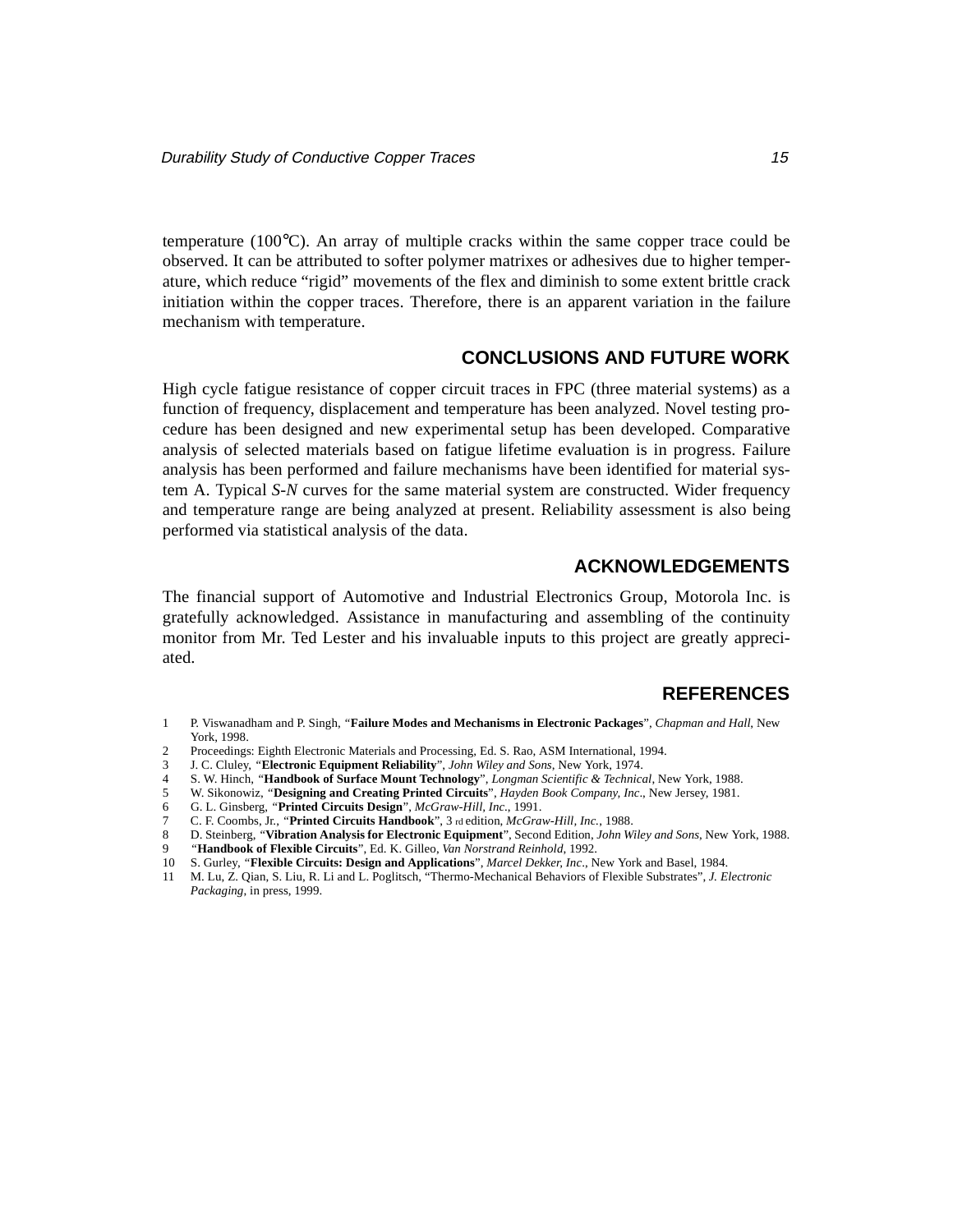# **Fatigue Behavior of Discontinuous Glass Fiber Reinforced Polypropylene**

**Mustafa Sezer**

*Arcelik A.S., Istanbul, Turkey* **Ahmet Aran** *Istanbul Technical University, Istanbul, Turkey*

## **INTRODUCTION**

Fatigue is known as the failure of materials under the cyclic loads below their yield strengths. Although there is a tendency about the increasing use of plastics in mechanical components, the designers can't find enough data to predict the fatigue performance of plastics as it is for metals. Since the polymers are not rigid in their neat polymer state, they can be reinforced with long and short glass, carbon, aramid, polyester, or other fibers to increase the stiffness, stability, heat conductivity and fatigue resistance. Injection molding process is the most convenient to add fillers and reinforcements to the polymers.

Wohler (S-N) curves are the conventional method to investigate the fatigue behavior of polymers. S-N curves have been used to investigate the tensile and flexural fatigue behaviors of long and short glass fiber reinforced polymers.<sup>1-4</sup> Fatigue crack propagation (FCP) method is also very popular method to determine the fatigue behavior of glass fiber reinforced polypropylenes.  $5-8$ 

In this study, fatigue behavior and failure of 30 wt% short glass fiber reinforced chemically coupled and uncoupled polypropylenes were investigated. One aim of this study is to create design data for the above mentioned materials in the design of dynamic components. To increase the knowledge capacity about the failure and fatigue mechanism of the materials is the second aim of the study.

### **EXPERIMENTAL**

In this study 30 wt% chemically coupled (CCPP) and uncoupled (UCPP) glass fiber reinforced polypropylene's supplied by TARGOR were used (GC30H251 and GF30H152). Maleic anhydride grafting were used in CCPP to increase the bonding property between the fibers and the matrix polymer. The polypropylenes used as matrices were homopolymer and isotactic. The average diameter of glass fibers were 10 microns. A separate study was per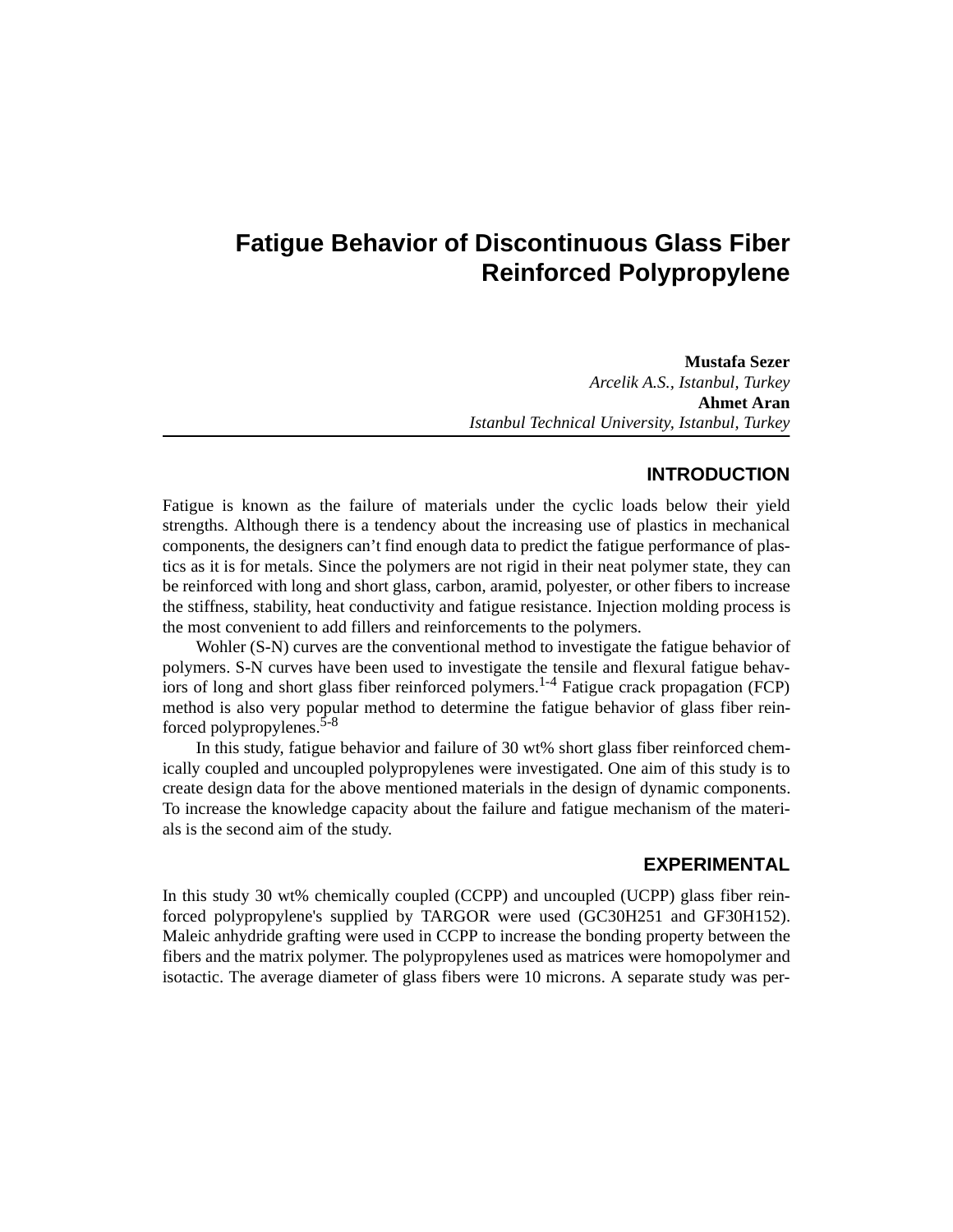formed with 500 fibers before and after the injection to evaluate the fiber breakage during the injection molding. According to the results, the glass fiber lengths have lowered to 15% during the injection.<sup>9,10</sup> Materials properties used in the studies are given in Table 1.

|                                                       | <b>CCPP (GC30H251)</b> | <b>UCPP (GF30H152)</b> |
|-------------------------------------------------------|------------------------|------------------------|
| Tensile strength $(23^{\circ}C, 5 \text{ mm/min})$    | 67 MPa                 | 41 MPa                 |
| Young's modulus $(23^{\circ}C, 1 \text{ mm/min})$     | 6645 MPa               | 5773 MPa               |
| Elongation at break $(23^{\circ}C, 5 \text{ mm/min})$ | 2.2%                   | 1.3%                   |
| Izod impact strength $(23^{\circ}C,$ notched)         | $10 \text{ kJ/m}^2$    | $4 \text{ kJ/m}^2$     |
| Heat deflection temperature /A (1.8 MPa)              | $151^{\circ}$ C        | $95^{\circ}$ C         |

**Table 1 Physical and mechanical properties of materials used in the tests**

ISO 527 Type I tensile test specimens were used for static and dynamic tests. The width of parallel portion and measuring length were 10 and 50 mm respectively. A semiautomatic injection molding machine, MANUMOLD 77/30, was used to produce test specimens. Injection molding parameters were determined according to ISO 294, ISO 1873-2 and the proposals of material manufacturer. Detailed injection molding parameters were in reference.<sup>11</sup> Test specimens were conditioned under  $23^{\circ}$ C and 50% humidity according to ISO 291 in HERAUS HC 4030 circulated climatic cabin before the static and cyclic tests.

An Instron electromechanical test machine was used for the static tensile tests. For the fatigue tests, an MTS servo-controlled hydraulic test machine was used. The load ratio (minimum load/maximum load) was chosen as 0.1 and sinusoidal wave form was used in the fatigue tests.

To check the reliability of taking the stroke as specimen elongation, some dummy cyclic tests were done with marked tensile test specimens. During these tests, stroke and elongation data were saved by both MTS and "Kodak Ektapro Motion Analysis (KEMA)" systems. Then elongation of marking traces were measured on the monitor of KEMA system by help of frozen and magnified images. Very satisfied results were obtained.

Wohler curves were constructed with tensile test specimens which were subjected to fatigue tests at different stress coefficients. Fatigue tests conditions were same with above and each point on the curve is the average of 5 experiments.

Frequency is an important parameter to occur the hysteretic failure or mixed mode (hysteretic heating and mechanical failure) failure on the test specimens. Pilot tests which were performed at 1 Hz, 5 Hz and 10 Hz, to determine the effect of test frequency on heat-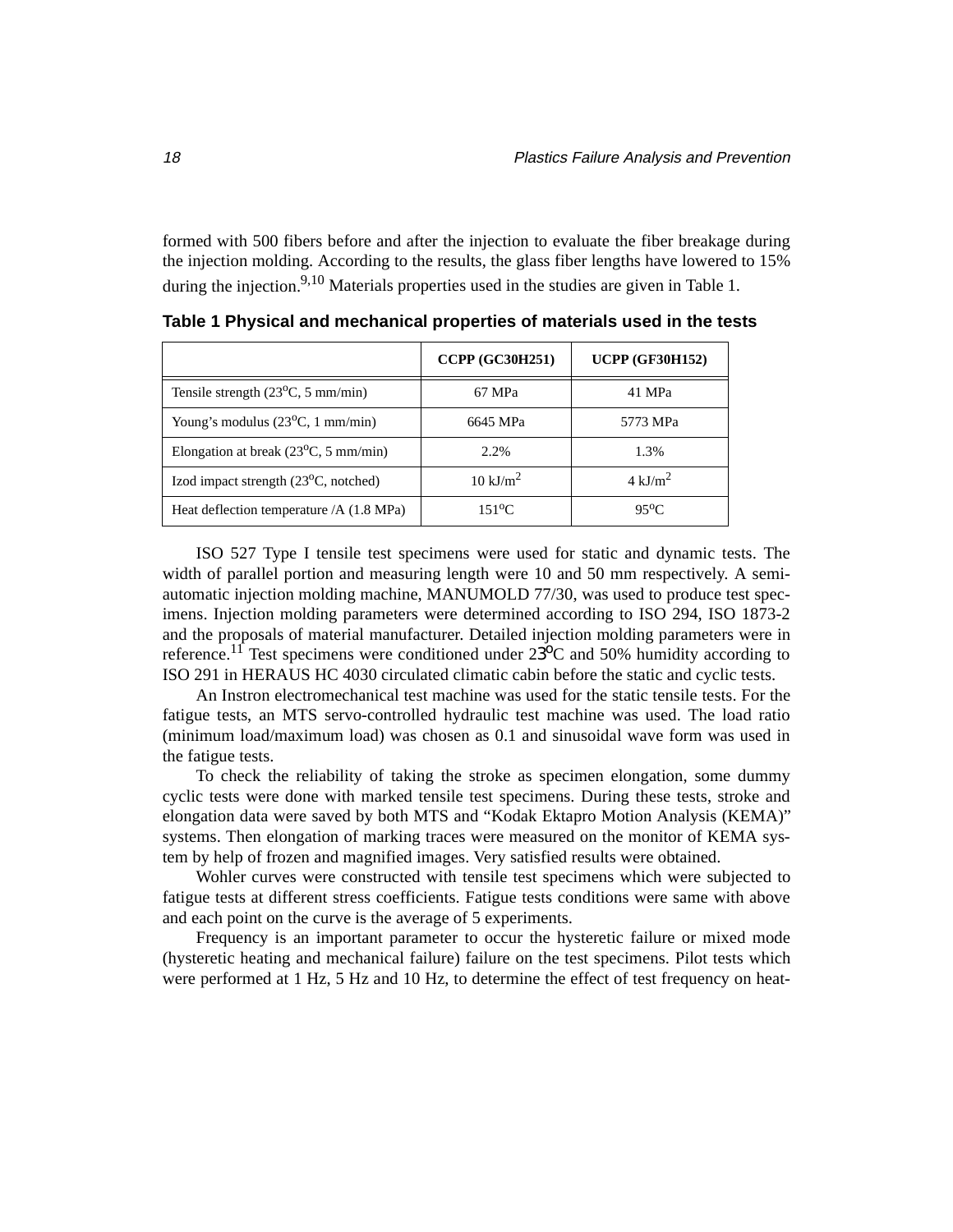

Figure 1. The variation of maximum fatigue stress of CCPP and UCPP with the number of fatigue cycles (Wohler curves).



Figure 2. The variation of normalized of maximum fatigue stress of CCPP and UCPP with the number of fatigue cycles (normalized Wohler curves).

strengths are similar. No endurance limits were determined for both CCPP and UCPP as seen in diagrams (Figure 1 and Figure 2). Fluctuations of fatigue test results for both materials are within acceptable limits and results can be used in engineering calculation. According to Wohler curves, improving fiber-matrix bonding does not only improve the tensile

ing. Temperatures were observed first by the contactless infrared thermometer and then by surface type thermocouples. Temperature was nearly constant for 1 Hz and early failures were observed for 5 Hz and  $10 \text{ Hz}$ <sup>11</sup>

After tensile tests were applied to fatigued and unfatigued test specimens, scanning electron microscope (SEM) investigations were performed.

### **RESULTS AND DISCUSSION**

#### WOHLER (S-N) DIAGRAMS

Fatigue test results are shown in Figure 1 and Figure 2 as Wohler curves. The fatigue strength of CCPP is much more than UCPP (Figure 1) as expected. But normalized fatigue strength (ratio of upper fatigue stress level to tensile strength) of UCPP is higher than the CCPP (Figure 2). The deterioration trends of normalized fatigue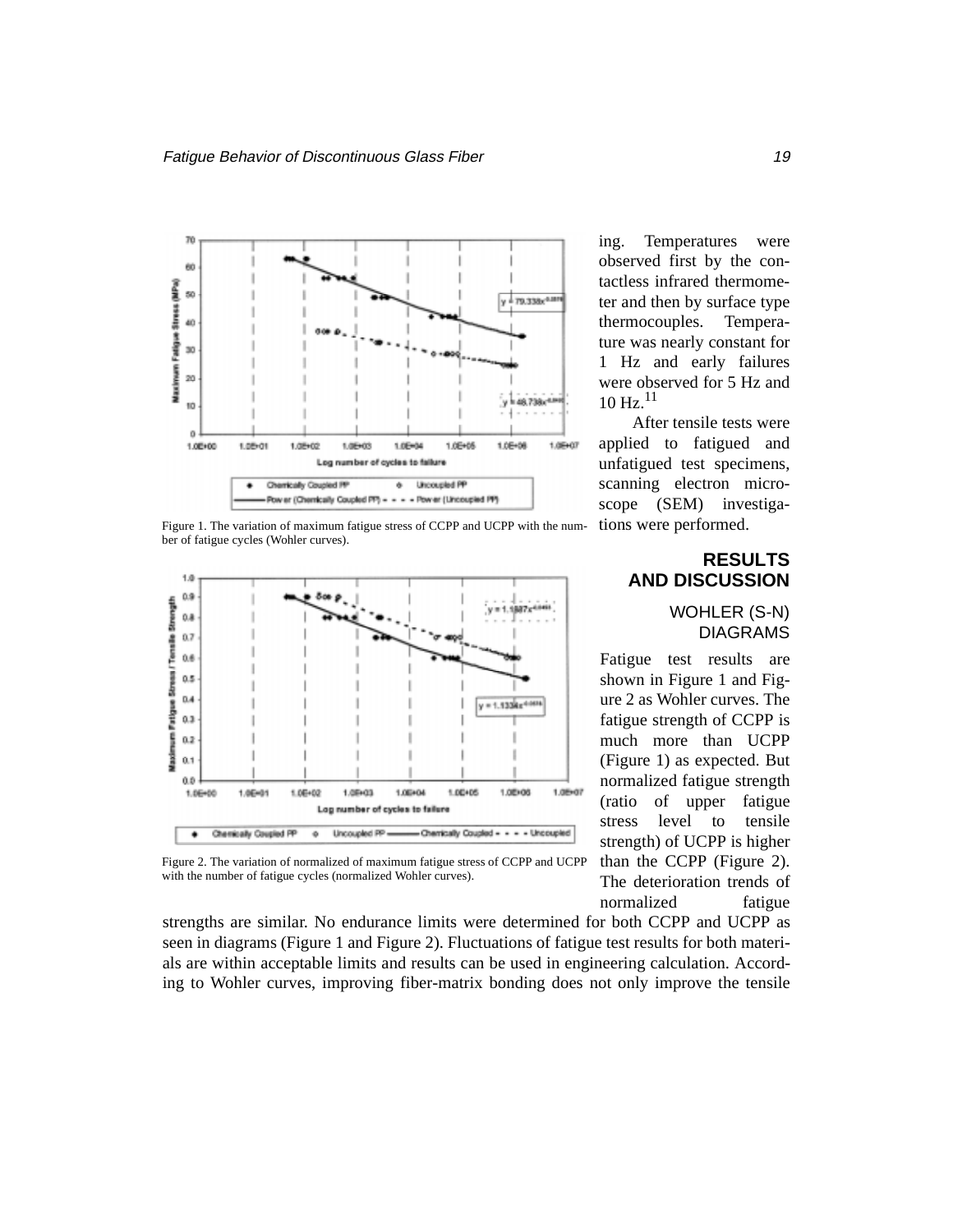

Figure 3. Fracture surfaces in FA (left) and in FFA (right) of 10 cycles fatigued of CCPP at 500 magnifications.



Figure 4. Fiber surfaces in FA (left) and in FFA (right) of naturally fatigued of CCPP at 1000 magnifications.

strength but the fatigue strength also (Figure 1). In despite of improved bonding results, normalized fatigue strength of CCPP is lower than UCPP (Figure 2) because of the debonding process.

## MICROSCOPIC INVESTIGATIONS

Tensile tests are performed on unfatigued and fatigued specimens and their fracture surfaces were investigated. Although only brittle fracture was observed on the fracture surface of unfatigued CCPP, the crack surface of 10 cycles fatigued specimen shows 2 different regions (Figure 3). In the first region (FA), holes were observed around the fibers in the matrix and since fiber-matrix bonding does not exist anymore, the matrix has started to bear the load (Figure 3). Ductile type fracture was observed in this region (FA). The other region called as FFA has brittle fracture surface (Figure 3). Here, matrix and fibers have still good bonding. FFA type fracture was observed at the fiber ends, where the bond of matrix and fibers exists (Figure 4) and some matrix particles were seen on the surface of pulled-out fibers.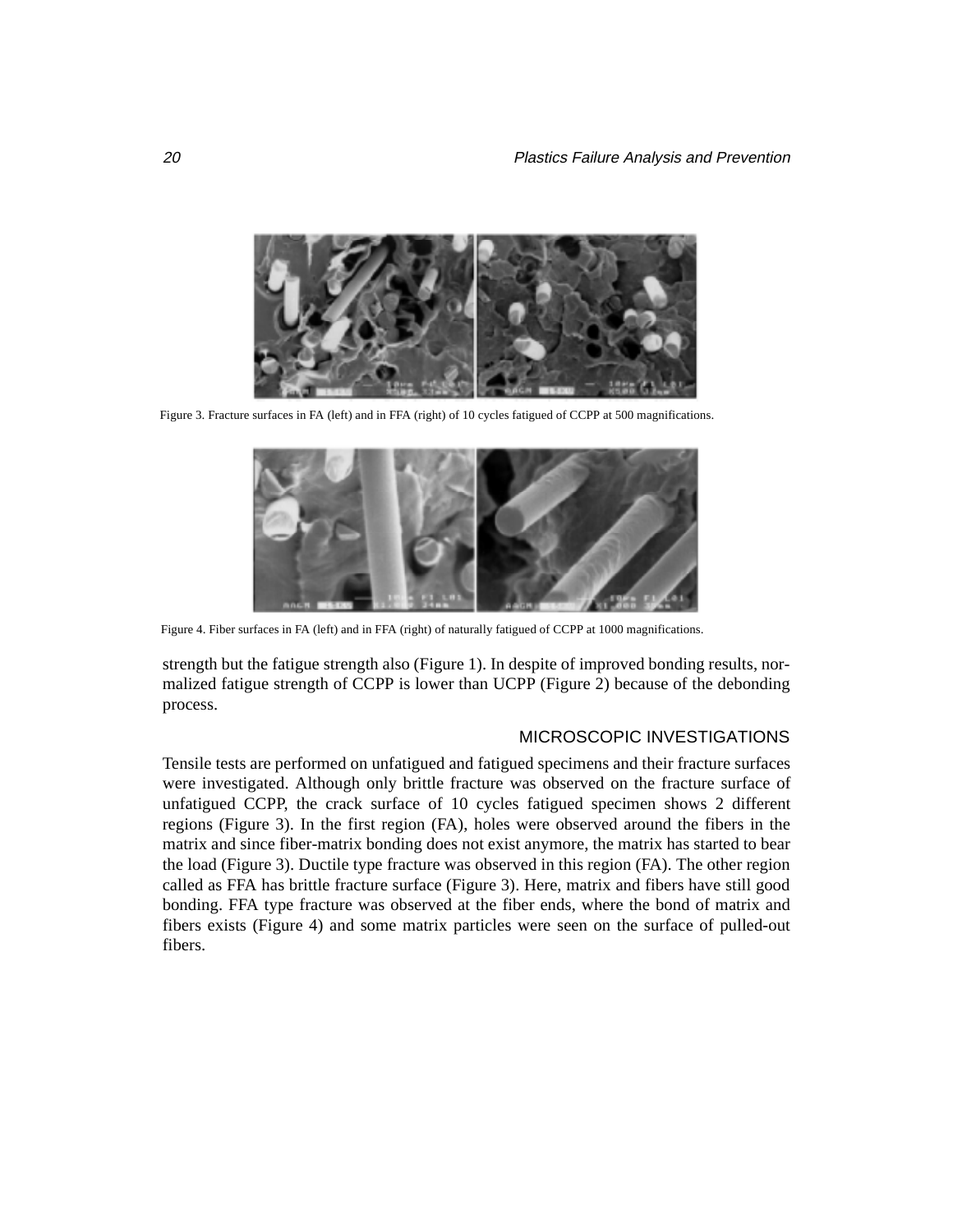

Figure 5. Fracture surfaces in elastic deformation portion of unfatigued UCPP at 200 magnifications (left) and fiber surface in FFA of naturally fatigued of UCPP at 1000 magnifications (right).

On the fracture surfaces of unfatigued UCPP specimens, big deterioration were observed at the fiber-matrix bondings and ductile fracture was observed on the matrix (Figure 5). On the contrary, we have not seen matrix particles on the surface of pulled-out fibers in FFA for UCPP (Figure 5).

## FATIGUE FAILURE MECHANISM

On the crack surfaces of fatigued CCPP specimens, brittle fracture observed only in one region. Totally brittle fracture (no ductile fracture) was observed on the fracture surface of unfatigued specimens. When the brittle fracture occurred, the matrix particles were seen on surfaces of the pulled-out fibers. As a result, if some ductile fracture on the matrix and no adhering matrix particles on surfaces of the pulled-out fibers were observed, we can conclude that some fatigue loading have been applied to the specimen.

At the fiber ends local stresses are high and poor bonding may occur. During fatigue loading, failure starts as debonding at the fiber ends and develops along the interface. Since failure propagates along the interfaces no adhering matrix particles were seen on surfaces of the pulled-out fibers. This type of failure results as a ductile failure on the matrix. In tensile test, matrix cracks in a brittle manner since there is no time to occur a failure at the interfaces. Failure occurs at the matrix near the fibers instead of interfaces and these matrix particles will be seen on the pulled-out fibers.

In UCPP, ductile fracture was also observed on the fracture surface of unfatigued specimens. Besides, no adhering matrix particles on surfaces of the pulled-out fibers in FFA were observed because of the poor bonding in UCPP.

During the microscopic study, we have also noticed that the debonding effect of the alternating stresses (the region where ductile fracture is observed) propagates as "failure front".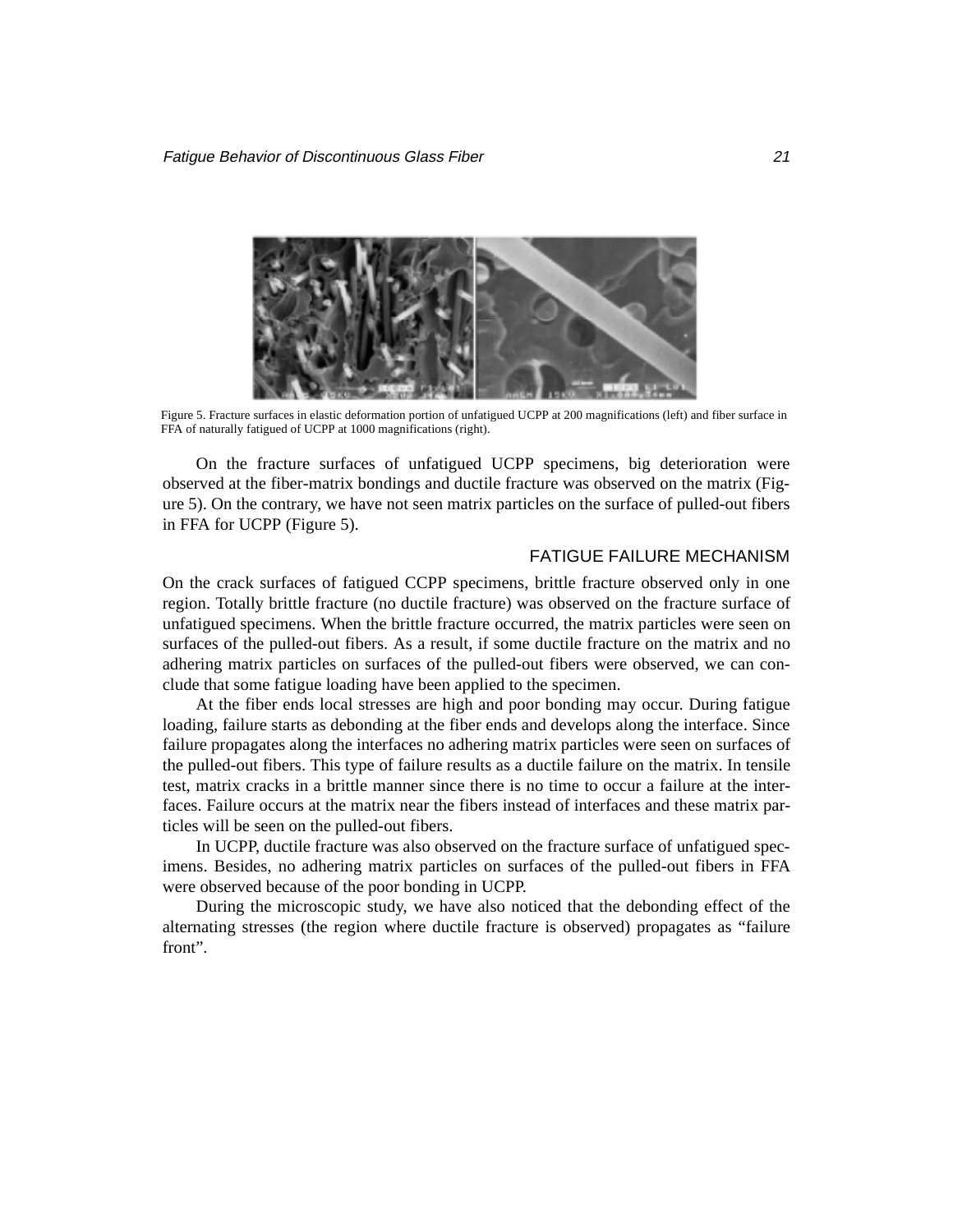According to the above observations, the occurrence of a fatigue failure can be summarized as follows:

- 1. Failure starts as voids at the fiber ends. The fiber ends are the potential stress concentration areas because both they are discontinuous regions for stress lines and they don't have enough sizing.
- 2. Fiber-matrix debonding propagates along the fibers with cyclic movements.
- 3. Because of the debonding process, matrix starts to bear the load and ductile deformation is observed.
- 4. Composite replies with more strain to the applied load for the reason of the debonding fibers. This case results with the new fiber-matrix debondings.
- 5. The voids continues to grow and merge into cracked areas. The cracked areas develops to form a big main crack.
- 6. For the reason of the debonding fibers, load bearing capacity of composite to become lower. After the FA grows to the extend that loads cannot be carried by the remaining cross-section and material fails under tensile stresses in a brittle manner.<sup>3</sup>

## **CONCLUSIONS**

- 1. Fatigue failure mechanisms of CCPP and UCPP are nearly the same, except that UCPP has weaker fiber-matrix interface and crack propagates faster than CCPP.
- 2. During the microscopic study we notify that fatigue crack propagates as a "failure front"
- 3. Fluctuations in the fatigue test results for both materials are within acceptable limits and the results can be used it in engineering calculation confidently. Fatigue data can be shown as S-N curves and both materials do not show any endurance limits.

## **ACKNOWLEDGMENTS**

The authors wish to thank for the support of Arcelik A.S. The authors also wish to thank to Research and Development Center for giving a permission to use the test capability and thank to Mr. Turgay GONUL to help us in SEM studies.

## **REFERENCES**

- 1 Grove, D., Kim, H., Cooper, D. and Ellis C., Longitudinal Fatigue Behavior of Long and Short Glass Reinforced, Injection Moldable, Polypropylene Composites, 26th International SAMPE Conference, pp. 281-295, October 17-20, (1994).
- 2 Grove, D. and Kim, H., Fatigue Behavior of Long and Short Glass Reinforced Thermoplastics, Advances in Automotive Plastic Components and Technology SP-1099, SAE Inc., pp. 77-83, February, (1995).
- 3 Grove, D. A. and Kim, H. C., Effect of Constituents on the Fatigue Behavior of Long Fiber Reinforced Thermoplastics, ANTEC'95, SPE, (1995).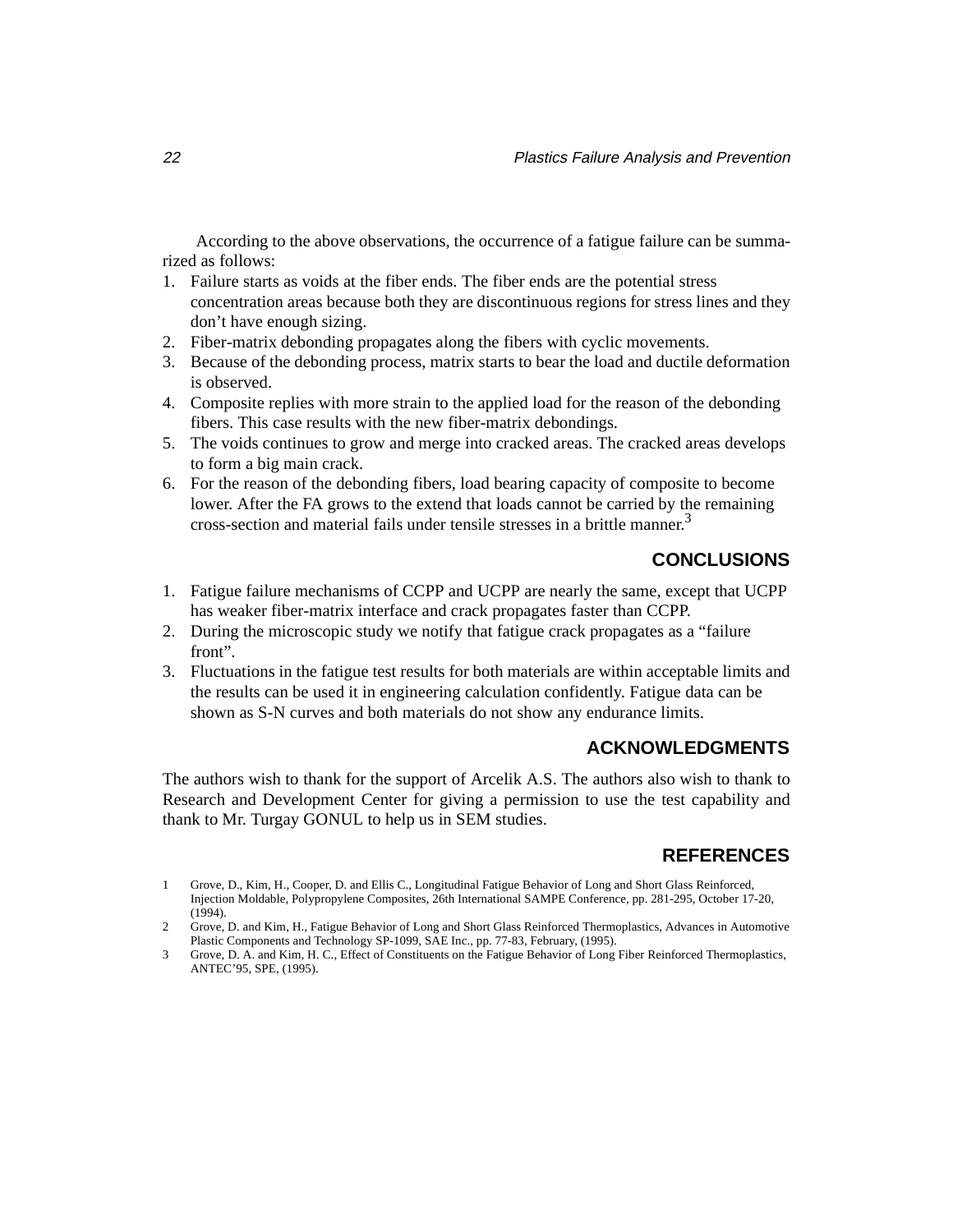- 4 Dally, J. W. and Carrillo, D. H., Fatigue Behavior of Glass-Fiber Fortified Thermoplastics, *Polym. Eng. Sc*i., Vol. **9**, No. 6, November, (1969).
- 5 Carling, M. J., Manson, J. A., Hertzberg, R. W. and Attalla, G., Effects of Fiber Orientation and Interfacial Adhesion on Fatigue Crack Propagation in Short-Glass-Fiber Reinforced Polypropylene Composites, ANTEC'85, SPE, (1985).
- 6 Karger-Kocsis, J., Freidrich, K. and Bailey R. S., Fatigue Crack Propagation in Short and Long Glass Fiber Reinforced Injection-Molded Polypropylene Composites, *Adv. Composite Mater*., Vol. 1, No. 2, pp. 103-121, (1991).<br>7 Karger-Kocsis, J., Freidrich, K. and Bailey R. S., Fatigue and Failure Behavior of Short and Long Glass I
- 7 Karger-Kocsis, J., Freidrich, K. and Bailey R. S., Fatigue and Failure Behavior of Short and Long Glass Fiber Reinforced Injection-Molded Polypropylene, *Sci. Eng. Composite Mater*., Vol. **2**, No. 1, pp. 50-67, (1991).
- 8 Harmia, T., Fatigue Behavior of Neat and Long Glass Fiber (LGF) Reinforced Blends of Nylon 66 and Isotactic PP, *Polym. Composites*, Vol. **17**, No. 6, pp. 926-936, (1996).
- 9 Sezer, M., ABN-082 "Reinforced Polypropylene", Research and Development Center of Arcelik A.S., Internal Research Report, (1996).
- 10 Sezer, M., ABR-056 "Design and Manufacturing Properties of Reinforced Polypropylene", Research and Development Center of Arcelik A.S., Internal Research Report, (1997).
- 11 Sezer, M., Fatigue Behavior of Discontinuous Glass Fiber Reinforced Polypropylene, Ph. D. Thesis, Istanbul Technical University, (1999).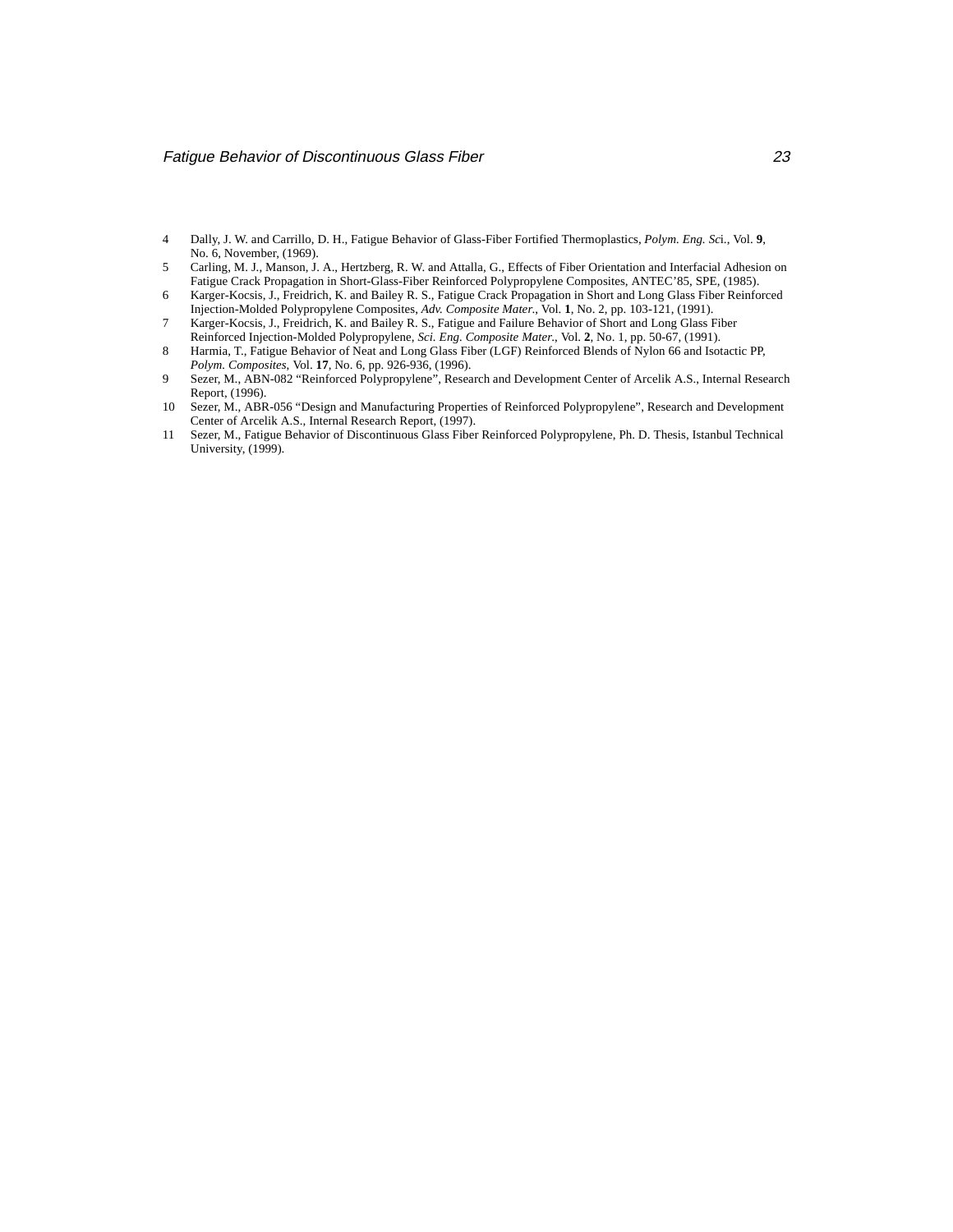# **Ductile Failure and Delayed Necking in Polyethylene**

**W. Zhou, D. Chen, Y. Shulkin, A. Chudnovsky**

*Department of Civil & Materials Engineering, University of Illinois at Chicago, Chicago, Illinois 60607, USA* **N. Jivraj, K. Sehanobish, S. Wu**

*The Dow Chemical Company, Freeport, Texas 77541, USA*

## **INTRODUCTION**

The time dependent micromechanisms of deformation and fracture has been observed in many engineering materials. Extensive studies of time dependent strain localization in form of shear bands and crazes of semicrystalline and amorphous polymers have been published.<sup>1,2</sup> Creep yielding in polymers is well known to occur at high strain.<sup>3-5</sup> The same phenomenon is also recognized in nonpolymeric materials, for example, a change in mechanism from ductile failure of ligaments between voids to transgranular and intergranular microcracking in chromium steel under creep has been reported.<sup>6</sup>

The neck formation and propagation constitutes the yielding process in a PE tensile drawing experiment. The engineering yield stress,  $\sigma_y$  is taken as the first maximum of the engineering stress. The engineering draw stress,  $\sigma_{dr}$  is defined as an essentially constant engineering stress under which the neck propagates. With the increasing application of polyethylene as a durable material, its fracture behavior has received considerable attention. It is generally accepted that all the modes of fracture in polyethylene are intimately associated with the development of cavitation, drawing and crazing or material as a precursor to fracture.

In the present work, the time dependent (delayed) necking is investigated under displacement (ramp) and load (creep) control conditions. The results obtained from these experiments are employed to characterize a similar phenomenon, the ductile failure of PE pipes.

Ductile failure of a PE pipe manifests itself in appearance of a bulge on the pipe wall (ballooning). The bulge is extended in the longitudinal direction of the pipe and accompanied by significant thinning of the wall. The study of PE ductile failure under sustained hydrostatic pressure tests (e.g., ASTM 2837 and ISO/TR 9080) is a very involving and time consuming process. In addition, the experiments with pipes can often require large amount of material that may not be available at an early stage of material development. Thus a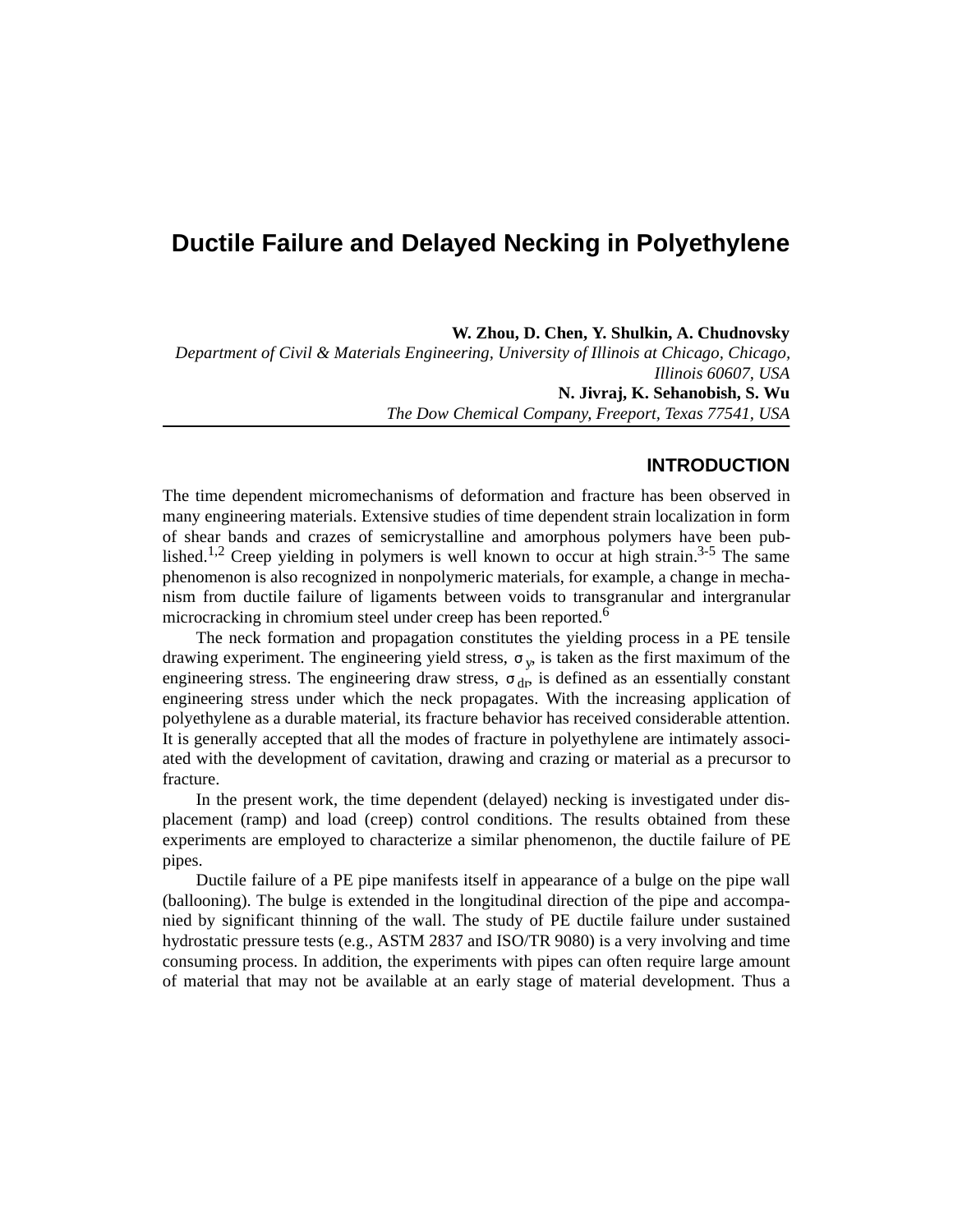methodology of material durability characterization based on tensile specimens testing is of practical and economic importance.

#### **EXPERIMENTAL DETAILS**

The ASTM D-638 Type-IV tensile specimens were prepared from a European PE 100 HDPE grade 32 mm diameter pipes. The specimens, with the gage length and the cross section of 30 mm and 2 mm x 7 mm. respectively, and grip lengths of 40 mm, were cut in machine direction. All tests were conducted at ambient temperature (23°C). Tensile ramp tests were performed on an Instron Testing Machine at various strain rates. Long-term creep tests were conducted on a tensile creep station equipped with a LVDT. For the tensile creep tests, several stress levels were chosen above and below the draw stress  $\sigma_{dr}$  observed in the ramp test with strain rate  $3.3 \times 10^3$  s<sup>-1</sup>. Initial loading rate in the load application on the creep station is about  $3 \times 10^{-2}$  MPa s<sup>-1</sup>. The rate of creep strain was taken as a creep rate at the steady stage of the process. σ  $3.3 \times 10^{3}$ 



Figure 1. Stress-strain diagrams of PE 100 HDPE ramp test at strain rates.  $1 - \tilde{\epsilon} = 0.33 \text{ s}^{-1}$ , 2 -Figure 1. Stress-strain diagrams of PE 100 HDPE ram<br>test at strain rates.  $1 - \epsilon = 0.33 \text{ s}^{-1}$ ,  $2 - \epsilon = 0.033 \text{ s}^{-1}$ ,  $3 - \epsilon = 0.0033 \text{ s}^{-1}$ ,  $4 - \epsilon = 0.00033 \text{ s}^{-1}$ . train rates. 1 - ε = 0.55 s , 2 - ε<br>
ε = 0.0033 s<sup>-1</sup>, 4 - ε = 0.00033

#### **THE RESULTS OF TENSION TESTS**

The engineering yield stress,  $\sigma_y$ , is associated with significant shear band formation.<sup>7-9</sup> A twostage process of onset of yielding has been reported.10 The first stage is the formation of thin microshear band packets spreading over a narrow region prior to the second stage of a large scale shearing of that narrow region resulting in a macroshear band formation. The second stage of this process produces most of the shear strain in the shear band. On further strain, the shear bands coalesce to form a well-defined neck whose boundaries propagate under essentially constant draw stress,  $\sigma_{dr}$ . σ

Figure 1 shows the engineering stress–engineering strain curves at various strain rates under displacement control conditions (ramp tests). The strain rate dependence of yielding stress  $\sigma_y$  and

drawing stress  $\sigma_{dr}$  are presented in Figure 2. Decrease in strain rate from  $3.3 \times 10^{-1}$  s<sup>-1</sup> to  $3.3 \times 10^{-3}$  s<sup>-1</sup>, i.e., by two orders of magnitude, resulting in decrease of  $\sigma_y$  by about 30%. The draw stress  $\sigma_{dr}$  is less dependent on the strain rate, i.e., as a change in the strain rate from  $3.3 \times 10^{-1}$  s<sup>-1</sup> to  $3.3 \times 10^{-3}$  s<sup>-1</sup>, resulting in only 10% decrease in  $\sigma_{dr}$ . Thus, the differσ  $3.3 \times 10^{-1}$  s<sup>-1</sup> to  $3.3 \times 10^{-3}$  s<sup>-1</sup>, resulting in only 10% decrease in  $\sigma$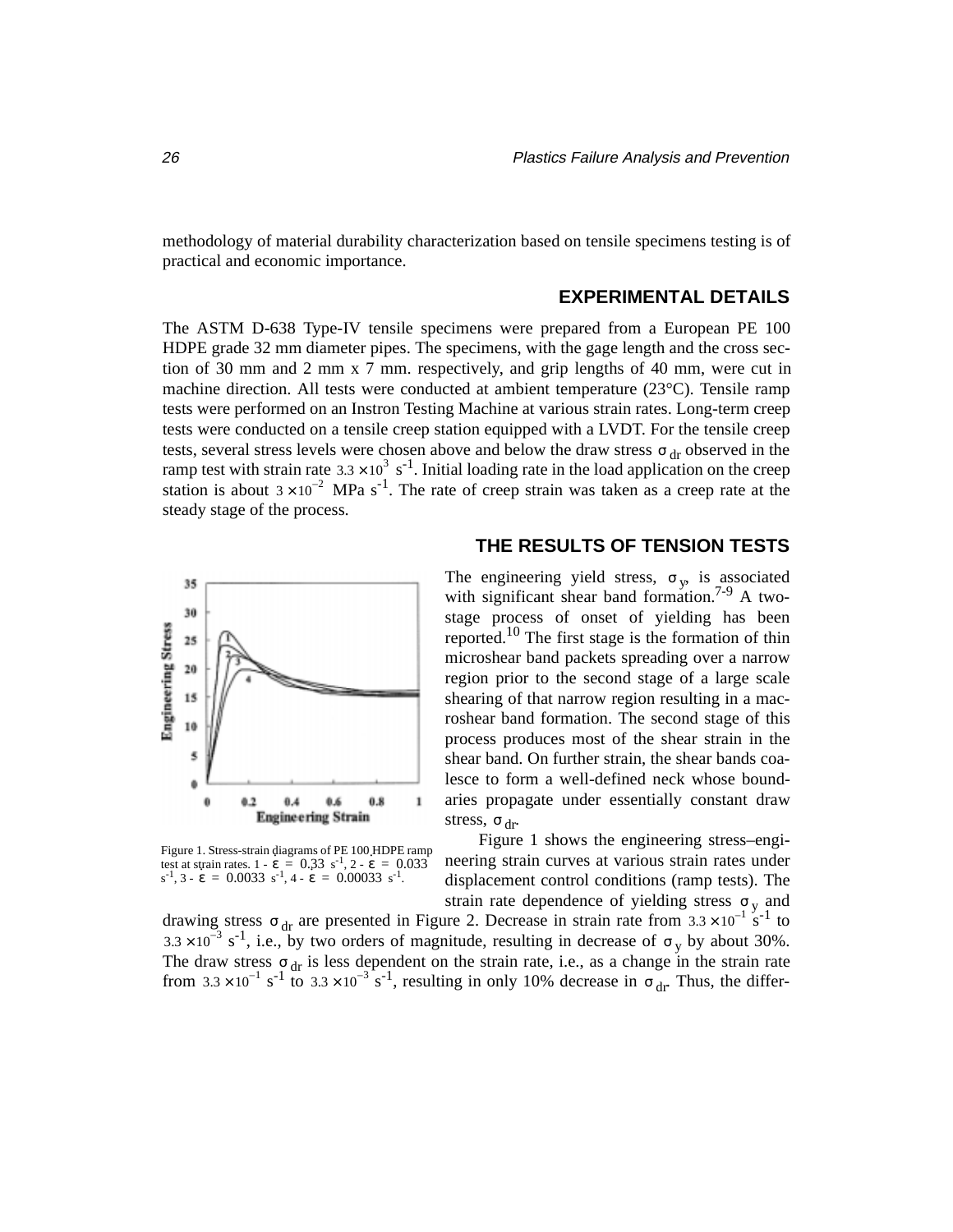



Figure 2. Ramp test. Dependence of yielding and drawing on strain rate.

Figure 3. Time-to-necking and -to-ductile failure vs. applied stress (HDPE: BG10050).

ence between the yield stress and draw stress,  $\sigma_y$  -  $\sigma_{dr}$ , is reduced with the decrease of strain rate. If this tendency is extrapolated further, one can identify a certain strain rate, at which the value of yield stress would coincide with that of draw stress. This common value of  $\sigma_y$  and  $\sigma_{dr}$  is called the characteristic stress and denoted by  $\sigma_0$ . According to the data shown on Figure 2, the characteristic stress  $\sigma_0$  of HDPE is about 10 MPa and corresponds to the ramp test with strain rate  $\varepsilon_0 = 10^{-7} \text{ s}^{-1}$ . It suggests that the yielding at this strain rate occurs with no overshooting. σ  $\dot{\epsilon}_0 = 10^{-7}$ 

In the creep tests, at loads above the characteristic stress  $\sigma_0$ , progression of a homogeneous stretching was observed until a sudden neck formation at time  $t_n$  called the time to (delayed) necking. The relation between time to necking and applied stress are shown in Figure 3 by filled points. It is instructive to compare these data with stress vs. time in ductile failure of HDPE pipes at high stresses.<sup>12</sup>

#### **INTERNALLY PRESSURIZED PIPE VS. TENSILE BAR**

In a thin-walled pipe of large length under internal pressure p, the hoop, axial and radial stresses (Figure 4a),  $\sigma_{\theta}$ ,  $\sigma_{s}$ , and  $\sigma_{r}$  are related to each other as  $\sigma_{s} = v\sigma_{\theta}$ ,  $\sigma_{r} = -p \ll 0$ ), and  $|\sigma_r| \ll \sigma_\theta$  with v being Poisson's ratio. If one disregards the small component  $\sigma_r$ , the state of the pipe becomes plane strain,  $\varepsilon$ <sub>s</sub> = 0. As seen from Figure 4b, the pipe experiences yielding (ductile failure) in the hoop direction. Unlike the pipe, the prismatic bar cut out from the pipe in its axial direction and subjected to axial tension (Figure 5a) has only one non-zero stress component  $\sigma_s$ . In this connection two questions arise. The first is about the difference in failure behavior of the pipe material with respect to hoop θ and axial *s* directions. In other words, would failure tests in axial direction be valid to characterize the failure in hoop direction? Comparison of the ductile failure behavior in s-direction (tests of the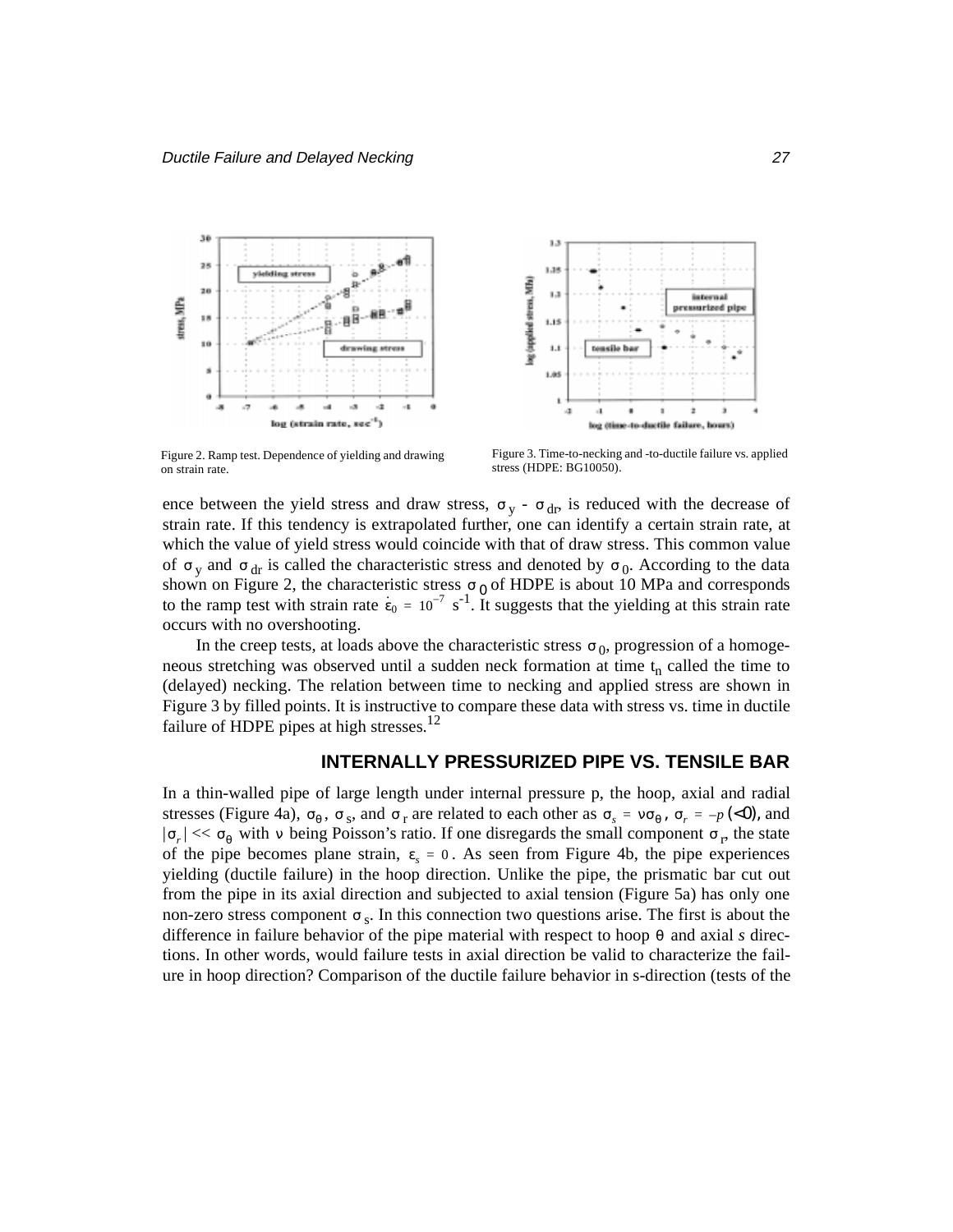

Figure 4. Internally pressurized pipe: (a) hoop  $\vartheta$  –. axial *s-* and normal n-directions; (b) Ductile failure (PE 100 HDPE).

Figure 5. Isotropy of pipe material with respect to ductile failure: (a) test in axial s-direction; (b) test in hoop ϑ -direction.

tensile specimen, see Figure 5a) and that in  $\theta$ -direction (tests of the pipe, Figure 5b) shows that within an experimental error the pipe material is isotropic with respect to necking.

The second question is related to the fact that the tensile bar is in an uniaxial stress state, whereas the pipe is in biaxial or even triaxial stress state. Is it correct to judge the pipe failure based on experiments with the tensile bars? Let the yielding point of the pipe material be determined by the Tresca or von Mises criterion. For the pipe, one has  $\sigma_1 = \sigma_0$ ,  $\sigma_2 = v \sigma_0$  and  $\sigma_3 = -p$  with  $|\sigma_3| \ll \sigma_1$ . If the first criterion is accepted,  $\sigma_y = \sigma_1 - \sigma_3 = \sigma_0$ where  $\sigma_y$  is the yield stress at uniaxial tension, i.e.,  $\sigma_s$  and  $\sigma_r$  do not influence the yielding point. For the second criterion,  $\sigma_v \approx \sigma_0 \sqrt{1-v+v^2}$ , and since the material is almost incompressible ( $v \approx 0.45$ ),  $\sigma_y \approx 0.87\sigma_0$ . Thus, the bar is supposed to be equivalent to the pipe if the  $\sigma_{v}$  is the yield stress at uniaxial tension, i.e.,  $\sigma_{s}$  and  $\sigma$  $\sigma_y \approx \sigma_0 \sqrt{1 - v + v^2}$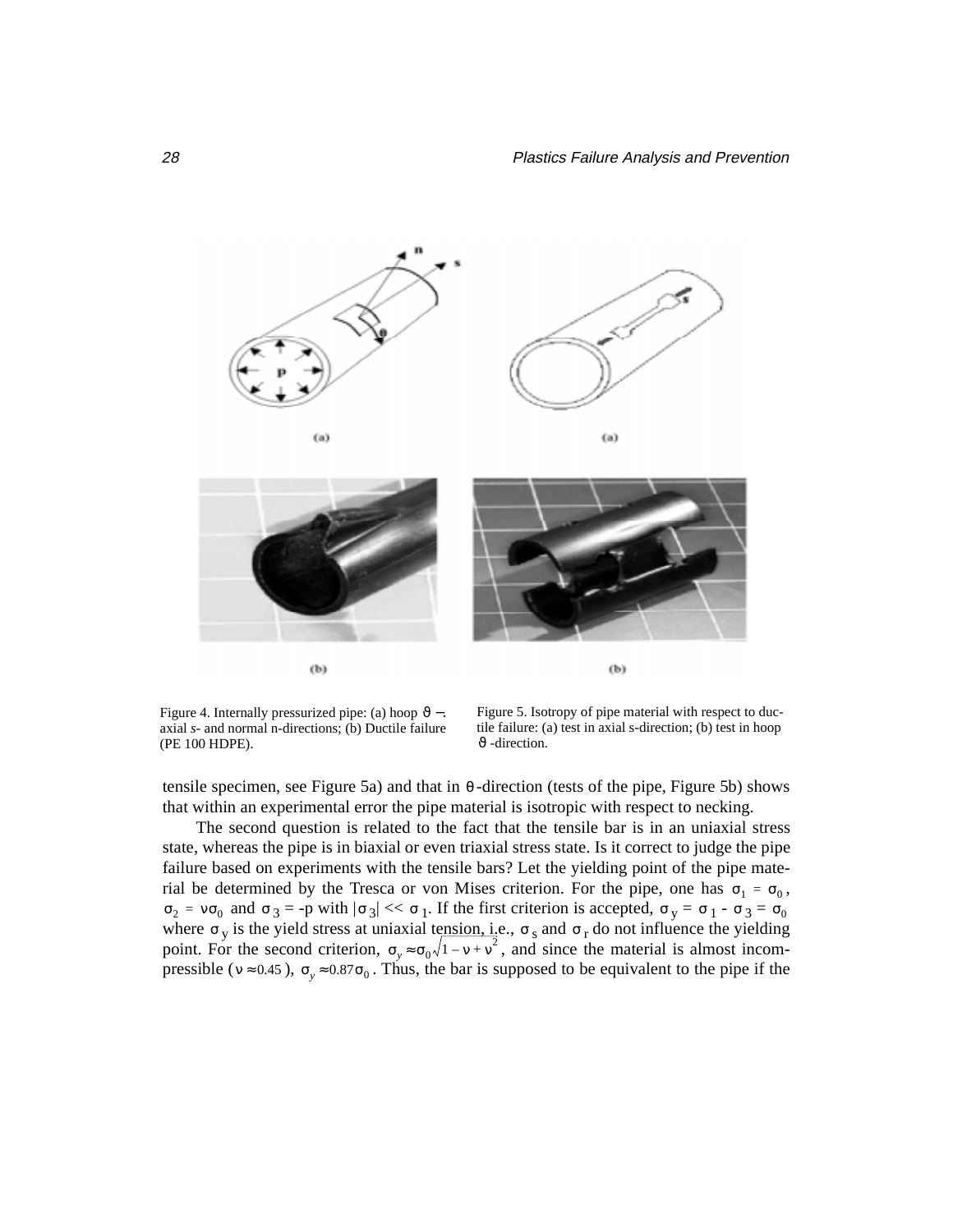stress of the bar is 13% higher than that of the pipe. However, the correspondence of the bar and pipe needs to be further investigated.

The correlation between time to ductile failure and time to necking is seen from Figure 2. The open circles represent the ISO TR 9080 Hoop Stress Testing datapoints of ductile failure for a European PE 100 pipe grade HDPE. The above data also allow the estimation of the stress  $\sigma_c$  of ductile-brittle transition at 20<sup>o</sup>C. The approximate value of  $\sigma_c$  is 10 MPa, i.e., about the same as the characteristic stress  $\sigma_0$  (see Figure 2). The equality of  $\sigma_c$  and  $\sigma_0$ is not a mere coincidence. Indeed, the yielding in PE at stress  $\sigma_y$  is directly associated with ductile failure, and results from breaking up of the lamellae crystal stacks as well as individual crystal, resulting in largely non-recoverable morphological rearrangements.<sup>13</sup> The brittle fracture is associated with a craze formation triggered by cavitation within the amorphous phase at stress level of  $\sigma_{dr}$  and below.<sup>9,11</sup> Thus, when  $\sigma_y \equiv \sigma_{dr} \equiv \sigma_0$  both ductile and brittle mechanisms of failure may occur at the same time and which one of them actually takes place is controlled by chance. It results in a large scatter of time to failure at stress about  $\sigma_0$ and corresponds to the transition in fracture mechanisms from ductile above  $\sigma_0$  to brittle below that value.

## **CONCLUSIONS**

The estimation of the time to ductile failure on the basis of the test for delayed necking is in a good agreement with the direct observations of PE pipes ductile failure in the sustained hydrostatic pressure test performed in accordance with ISO/TR 9080. A recent advances in an understanding of the delayed necking phenomenon, specifically  $\sigma_y$  and  $\sigma_{dr}$  dependence on strain rate in the ramp tests, led to identification of the characteristic stress  $\sigma_0$  that corresponds to the ductile-brittle transition in PE fracture mechanisms. This stress, when placed on the stress-lifetime diagram, connects the ductile failure line with the brittle one. Thus, this paper, in combination with previously reported studies on brittle fracture, as well work being presented at this conference,<sup>14</sup> offer a basis for an accelerated testing for PE pipes failure for the entire range of stresses that encompass both ductile and brittle modes of PE failure.

#### **REFERENCES**

- 4 Ender, D. H. and Andrews, R. D., *J. Appl. Phys*., 1955, **36**, 3057.
- 5 Brady, T. E. and Yeh, G. S. Y., *J. Appl. Phys.,* 1971, **42**, 4622.
- 6 Gooch, D., *J. Metals Science,* 1982, **16**, 79.

<sup>1</sup> Crist, B. Structure and Properties of Polymers, Vol 12 of "**Materials Science and Technology**", Thomas, E.L., *VCH Publishing* 1993.

<sup>2</sup> Andrews E. H. **Fracture in polymers**, *American Elsevier*, New York, 1968.

<sup>3</sup> Turner, S. in '**The Physics of Glassy Polymers**' (Ed. R. N. Haward), *Wiley & Sons*, New York, 1973, p. 250.